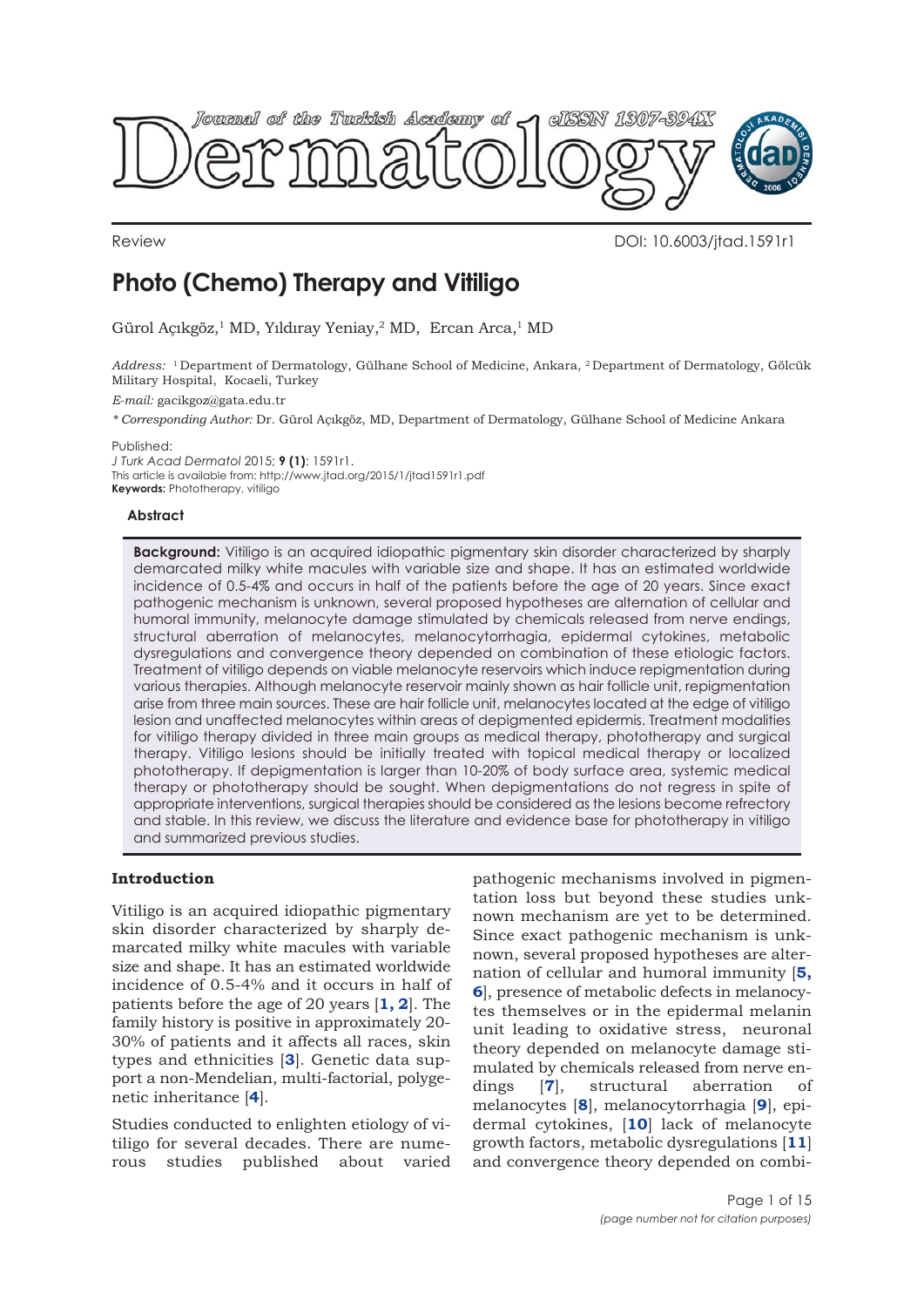nation of these etiologic factors [**[12](#page-11-0)**]. Recent studies conducted about genetic association of etiologic factors and various gene regions have been proposed. All of these data suggests that genetically affected individuals are prone to melanocyte damage, which conclude with high immune response targeting to melanocytes antigens.

Several classification systems have been proposed in literature. These classifications based on the distribution or localization of the depigmented lesions. Most frequently used classification consist of 3 major types: localized vitiligo with focal, segmental and mucosal subtypes, generalized vitiligo with acrofasial, vulgar and mixed subtypes and universal vitiligo. In addition to this classification, two forms of vitiligo described for therapeutic evaluation: non-segmental (bilateral) vitiligo with chronic, progressive and unpredictable course, where immune alternations mainstay of pathogenesis, and segmental (unilateral) vitiligo with an early age at onset, short course of disease where stabilization and no further progress is frequently seen.

Most of early studies report that fully depigmented vitiligo skin characterized microscopically by the complete absence of melanocytes [**[13](#page-11-0)**]. But in a recent study by *Tobin* et al. melanocytes were isolated and established in vitro from lesional skin even if they couldn't demonstrate immunohistochemically any intact melanocyes. They also observed small amounts of mature melanin granules in the amelanotic skin of vitiligo even up to 25 years of disease duration. They implied that some partially functioning melanocytes must be retained in inter-follicular vitiligo skin, as it is not possible melanin could be transferred from outside the lesion [**[2](#page-10-0)**]

Treatment of vitiligo depends on viable melanocytes reservoirs which induce repigmentation during various therapies. Although melanocyte reservoir mainly shown as hair follicle unit, repigmentation arise from three main sources. These are hair follicle unit, melanocytes located at the edge of vitiligo lesion and as *Tobin* et al. mentioned before unaffected melanocytes within areas of depigmented epidermis [**[14](#page-11-0)**]. Since predominant repigmentation arises from hair follicle, extensive research has been undertaken to study mechanism of follicular repigmentation. In

1959, *Staricco* showed amelanotic melanocytes in the external root sheath of hair follicles that suggested immature pigment cell [**[15](#page-11-0)**]. Further studies with psoralens and UVA (PUVA), demonstrated DOPA negative, nondendritic pigment cells along the external root sheath of hair follicle which migrated towards the basal cell layer to become mature, dendritic, tyrozinase positive melanocytes in vitiligo lesion [**[16](#page-11-0)**]. In 1991, *Cui* et al. investigated role of hair follicles in the repigmentation and implied that treatments in vitiligo stimulate inactive melanocytes in the middle and/or lower parts of hair follicle to proliferate and migrate long the outer root sheath to the nearby epidermis, where pigment cells expanded radially and clinically observed as perifollicular repigmentation [**[17](#page-11-0)**]. Later on, in 1996, *Grichnik* et al. documented the presence of small, dendritic, tyrosinase negative and c-kit positive melanocytes found mostly around follicular ostium, suggesting a source of epidermal repigmentation [**[18](#page-11-0)**]. Last decade various studies conducted about melanocyte and hair follicle stem cells. In 2002, *Nishimura* et al. identified melanocyte stem cell in the lower permanent portion of Dct-lacZ transgenetic mice hair follicles which activated at early anagen phase as they coupled to the hair generating cycle [**[19](#page-11-0)**]. Further studies showed that, melanocytes stem cells located in the lower part of the hair follicle bulge, just below the hair follicle stem cells [**[20](#page-11-0)**]. The bulge region of the hair follicle described as outer root sheath of the hair follicle at the insertion site of arrector pili muscle. Recent studies showed that, the bulge region was a relative immune privilege, protecting the hair follicle epithelial stem cell reservoir from autoaggressive immune attacks [**[21](#page-11-0)**]. These data suggest that immature melanocytes at different stages of development in bulge region may be stimulated to induce repigmentation in vitiligo lesion. Besides these melanocyte reservoirs, intact melanocytes at borders of depigmented lesions may also reproduce and migrate to lesional skin as another source of melanocytes.

Since melanocyte reservoirs reside in different structures of skin, the repigmentation patterns changed due to source of melanocytes. These patterns include perifollicular, diffuse, marginal and combined pattern. *Parsad* et al. documented repigmentation patterns of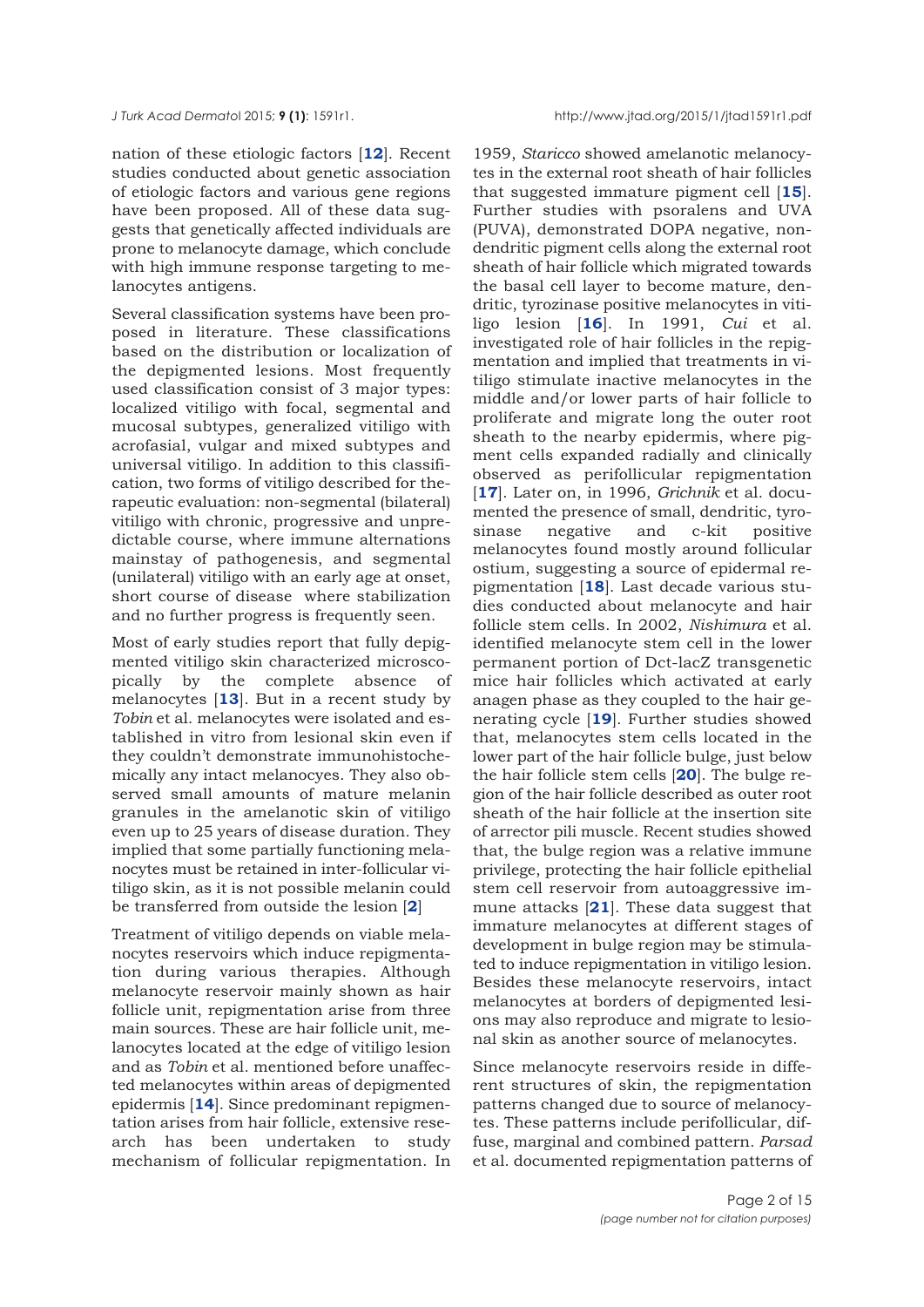<span id="page-2-0"></span>*J* Turk Acad Dermatol 2015; **9 (1)**: 1591r1. http://www.jtad.org/2015/1/jtad1591r1.pdf

| s.<br>no | <b>Therapy</b>                                   | Study                              | Pts.           | No. of Repigmentation %                                                                                                                                                                                                                                             | <b>Remarks</b>                               |
|----------|--------------------------------------------------|------------------------------------|----------------|---------------------------------------------------------------------------------------------------------------------------------------------------------------------------------------------------------------------------------------------------------------------|----------------------------------------------|
|          | 1. Topical PUVA<br>versus NB UVB                 | Westerhof et al.,<br>199759        | 281            | Grup I (Topical PUVA(28) or NB<br>UVB (78)) Grup II(311-nm<br>UVB), Grup I 13/28 (46%) To-<br>pical PUVA, 52/78 (67%) NB<br>UVB showed repigmentation<br>after 4 months, Grup II >75%<br>repigmentation; after 3 months<br>5/60 (8%), after 12 months<br>32/51(63%) | Intervention study                           |
|          | 2. PUVA                                          | Sahin et al., 1999 <sup>66</sup>   | 33             | 28/33 (84%) some improve-<br>ment, 12/33 (36%) 51-75%,<br>$6/33$ (18.2%) >75% repigmen-<br>tation                                                                                                                                                                   | Retrospective                                |
|          | 3. Calcipotriol                                  |                                    | 22             | 30-100% improvoment 17/22                                                                                                                                                                                                                                           |                                              |
|          | versus Calcipotriol &<br><b>PUVA</b>             | Ameen et al., 200167               | $\overline{4}$ | (77%)<br>good reponse $3/4(75%)$                                                                                                                                                                                                                                    | Open study                                   |
|          | 4. Calcipotriol & PUVA (Do<br>not response PUVA) | Yalçın et al., 2001 <sup>68</sup>  | 21             | 76-100% excellent (1/21), 51-<br>75% good (5/21), 26-50% mo-<br>derate (5/21), 10-25% poor<br>$(4/21)$ , no response $(5/21)$                                                                                                                                       | Prospective trial                            |
|          | <b>5.</b> PUVA & Calcipotriol                    |                                    |                | C+PUVA statistically significant Placebo-controlled,                                                                                                                                                                                                                |                                              |
|          | versus PUVA & Placebo                            | Ermis et al., $2001^{69}$          | 35             | difference favoring calcipotriol,<br>C+PUVA seems safe and effec-<br>tive                                                                                                                                                                                           | double-blind,<br>right/left compara-<br>tive |
|          | 6. PUVA                                          |                                    |                | no response 11/23, minimal<br>12/23, moderate and marked<br>0/23                                                                                                                                                                                                    |                                              |
|          | versus Calcipotriol &<br><b>PUVA</b>             | Cherif et al., $2003^{70}$         | 23             | no response 7/23, minimal<br>$9/23$ , moderate $7/23$ , marked<br>0/23 (PUVA+C faster than<br>PUVA)                                                                                                                                                                 | Prospective                                  |
|          | 7. PUVA                                          |                                    |                |                                                                                                                                                                                                                                                                     |                                              |
|          | versus Calcipotriol &<br>PUVA                    | Baysal et al., 2003 <sup>71</sup>  | 22             | C+PUVA didnt lead to signifi-<br>cant increase in response rate<br>compared PUVA alone                                                                                                                                                                              | Right/left compara-<br>tive, open study      |
|          | 8. Topical Khellin & UVA                         |                                    | 17             | 3/16 (18.8%) 90-100% re-<br>pigm., 4/16 (25%) 60-80% re-<br>pigm., 9/16 (56.2%) 20-50%<br>repigm., KUVA AND PUVA si-<br>miliar improvement                                                                                                                          |                                              |
|          | versus PUVA                                      | Valkova et al., 2004 <sup>53</sup> | 16             | 2/17 (11.8%) 90-100% re-<br>pigm., 7/17 (41.2%) 60-80%<br>repigm., 7/17 (41.2%) 20-50%<br>repigm., 1/17 (5.8%) no re-<br>pigm.                                                                                                                                      | Pilot study                                  |
|          | 9. PUVA                                          |                                    | 25             | >50% imrovement 9/25 (36%)<br><b>PUVA</b>                                                                                                                                                                                                                           |                                              |
|          | versus NB UVB                                    | Yones et al., $2007^{72}$          | 25             | >50% imrovement 16/25 (64%)<br>NB UVB, NB UVB therapy su-<br>perior to oral PUVA                                                                                                                                                                                    | Randomized, double-<br>blind trial           |

| Table 1. Oral PUVA Therapy in Vitiligo |  |
|----------------------------------------|--|
|----------------------------------------|--|

 $\overline{\phantom{a}}$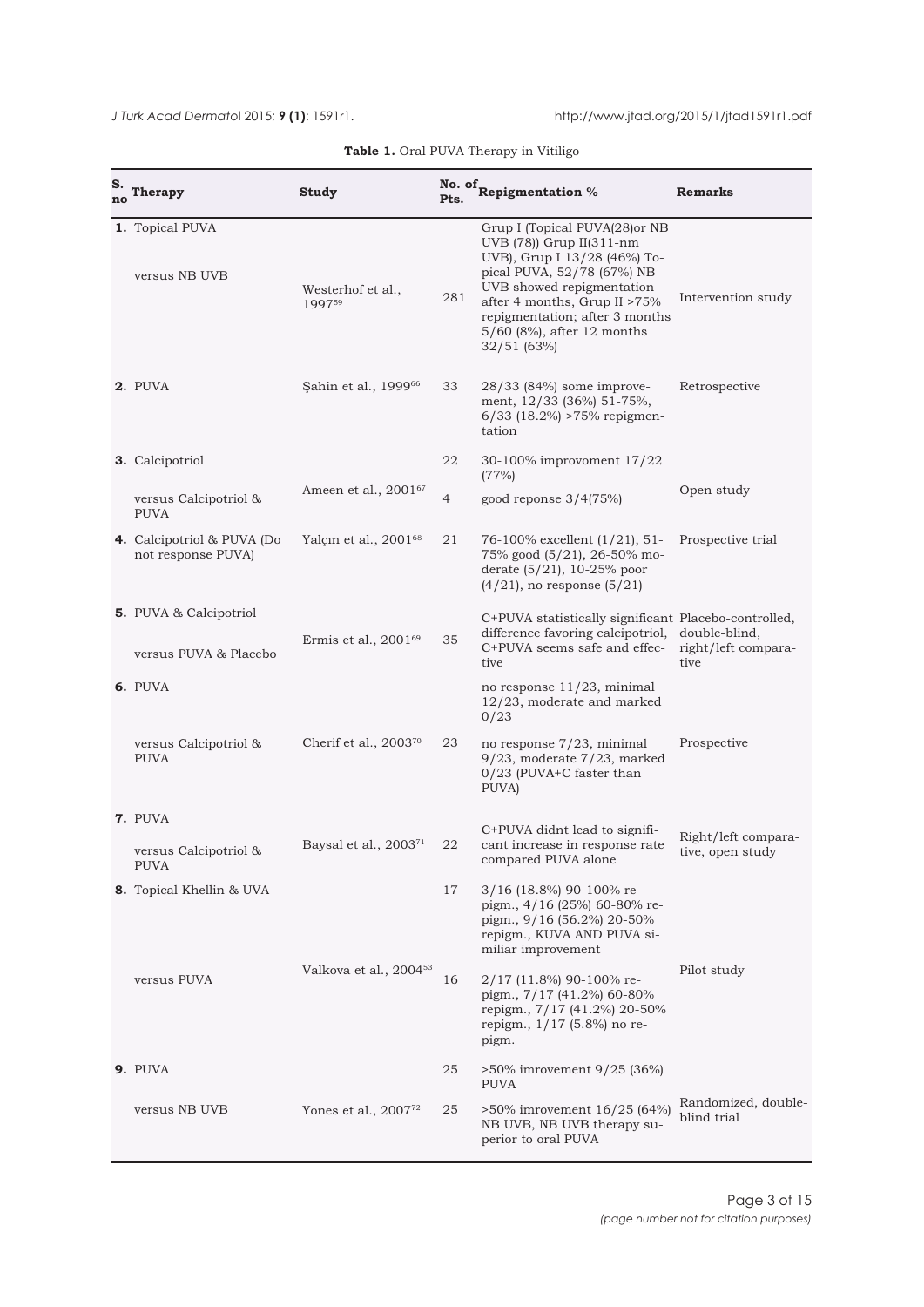<span id="page-3-0"></span>

| No. of |                                                                       |                                                |                |                                                                                                                                                         |                                                              |  |
|--------|-----------------------------------------------------------------------|------------------------------------------------|----------------|---------------------------------------------------------------------------------------------------------------------------------------------------------|--------------------------------------------------------------|--|
|        | <b>S.no Therapy</b>                                                   | Study                                          | Pts.           | <b>Repigmentation %</b>                                                                                                                                 | <b>Remarks</b>                                               |  |
| 1.     | NB UVB                                                                | Njoo et al., 2000 <sup>73</sup>                | 51             | 42/51 (82%) > 25%, 27/51(53%) > 75%<br>repigm., best response (>75%) face<br>(72%) and trunk (74%)                                                      | Open and un-<br>controlled                                   |  |
| 2.     | NB UVB                                                                | Scherschun et al., 11<br>200174                |                | 5/7 > 75% repigm., 1/7 50% repigm.,<br>1/7 40% repigm., NB UVB useful and<br>well-tolerated treatment for vitiligo                                      | Retrospective<br>review                                      |  |
| з.     | NB UVB & Topical<br>pseudeocatalase                                   | Patel et al., 2002 <sup>75</sup> 32            |                | Has not been shown to be effective                                                                                                                      | An open, single-<br>centre study                             |  |
| 4.     | NB UVB                                                                |                                                | 13             | 25/27 (92%) repigmentation, NB UVB<br>effective treatment for vitiligo                                                                                  |                                                              |  |
|        | versus NB UVB & Folic<br>Acid & Vitamin B12                           | Tjioe et al., $2002^{76}$                      | 14             | Not shown any advantage from adding<br>Vitamin B12 and Folic Acid                                                                                       | Controlled study                                             |  |
| 5.     | Calcipotriol & NB UVB Dogra et al.,                                   | 200377                                         | case           | Calcipotriol & NB UVB therapy > pla-<br>report sebo & NB UVB                                                                                            | Case report                                                  |  |
| 6.     | <b>NB UVB</b>                                                         | Yashar et al.,<br>200378                       | 77             | 30/71 significant (66-100%), 17/71<br>moderate (26-65%), 16/71 mild (10-<br>25%), 8/71 minimal/no response                                              | Retrospectively<br>review                                    |  |
| 7.     | NB UVB & Tacrolimus<br>0.1%                                           | Castendo-Cazares<br>et al., 2003 <sup>79</sup> | case<br>report | Tacrolimus act synergistically with UVB Case report                                                                                                     |                                                              |  |
| 8.     | NB UVB                                                                | Natta et al., 200380 60                        |                | $25/60$ >50% repigm. face, trunk, arms<br>and legs, <25% repigm. hand and foot<br>lesion                                                                | Retrospective<br>analysis, open<br>study                     |  |
| 9.     | NB UVB (Parametric<br>Modeling)                                       | Hamzavi et al.,<br>200481                      | 22             | The effect of NB UVB on vitiligo repig-<br>mentation highly significant                                                                                 | Prospective,<br>randomized,<br>controlled                    |  |
|        | <b>10.</b> Calcipotriol & NB UVB Kullavanijaya and 20                 | Lim, 2004 <sup>82</sup>                        |                | 66-100% significant 8/17 (47%), 26-<br>65% moderate 6/17 (35%), 10-25%<br>mild 1/17 (6%), <%10 minimal 2/17<br>(12%)                                    | An open, bilate-<br>ral comparative<br>study                 |  |
|        | 11. Calcipotriol & NB UVB Ada et al., 2005 <sup>83</sup>              |                                                | 20             | NB UVB acceptable repigm. 55% of pts., Prospective, sin-<br>excellent repigm. 15% of pts., adding<br>calcipotriol not increas the efficacy              | gle-blinded,<br>right/left com-<br>parison clinical<br>study |  |
|        | <b>12. NB UVB</b>                                                     | Kanwar et al.,<br>200584                       | 14             | 10/14 (71.4%) marked to complate (75- Open, uncon-<br>100%), 2/14 (14.3%) moderate (50-<br>75%) or mild (<50%) repigm., effective<br>and well-tolerated | trolled                                                      |  |
|        | <b>13.</b> NB UVB                                                     |                                                |                | Left - $8/24$ (33.3%) earlier onset re-<br>pigm.                                                                                                        | Prospective,                                                 |  |
|        | versus Calcipotriol &<br>NB UVB                                       | Goktas et al.,<br>200685                       |                | Right - 16/24(66.7%) earlier onset re-<br>pigm., effective and work faster than<br>NB-UVB alone                                                         | right/left com-<br>parison clinical<br>study                 |  |
|        | <b>14.</b> NB UVB                                                     |                                                | 25             | Mean repigmentation percentage 41.6<br>$+/- 19.4%$                                                                                                      | Prospective,                                                 |  |
|        | Versus Calcipotriol &<br>NB UVB                                       | Arca et al., 2006 <sup>86</sup>                |                | Mean repigmentation percentage 45.01<br>$+/- 19.15\%$ , No statistically significant<br>difference in two groups.                                       | randomized,<br>comparative<br>study                          |  |
|        | <b>15.</b> NB UVB & Topical ca-<br>talase and superoxide<br>dismutase | Kostovic et al.,<br>200787                     | 22             | >50% 11/19 (57.9%), 26-50% 6/19<br>$(31.58\%)$ , 1-25% $1/19$ (5.26%), no re-<br>pigm $1/19$ (5.26%)                                                    | Multicenter, do-<br>uble-blinded,<br>placebo control-<br>led |  |

## **Table 2.** NB UVB Therapy in Vitiligo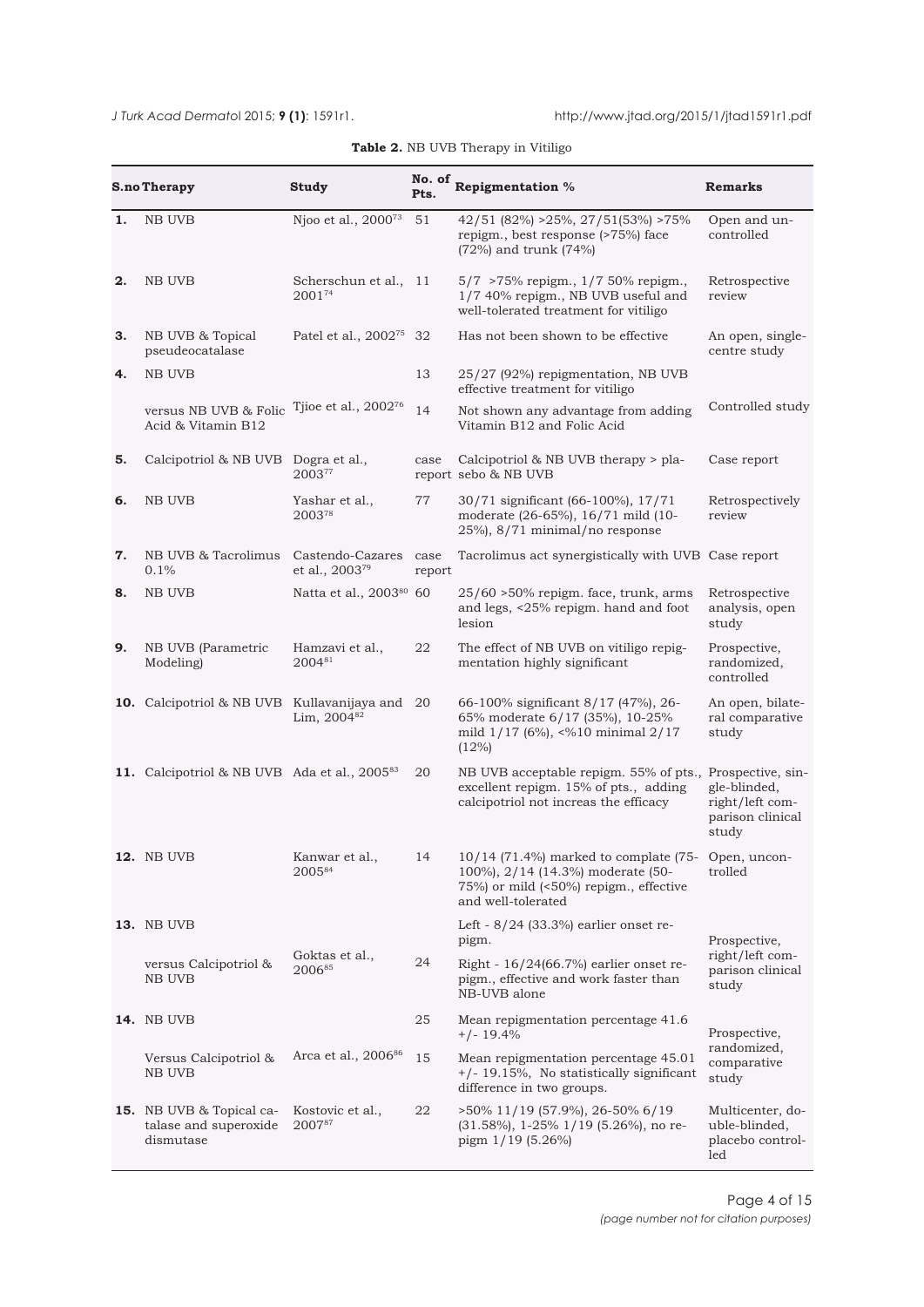| <b>S.no Therapy</b>                                              | Study                             | Pts. | No. of Repigmentation %                                                                                                                                | <b>Remarks</b>                                           |  |
|------------------------------------------------------------------|-----------------------------------|------|--------------------------------------------------------------------------------------------------------------------------------------------------------|----------------------------------------------------------|--|
| <b>16.</b> NB UVB                                                |                                   | 25   | Mean degree of remigmentation 67.57%<br>(excluding therapy resistant sites)                                                                            |                                                          |  |
| Versus PUVA                                                      | Bhatnagar et al.,<br>200788       | 25   | Mean degree of remigmentation 54.2%<br>(excluding therapy resistant sites)                                                                             |                                                          |  |
| <b>17.</b> NB UVB activated<br>topical pseudocata-<br>lase       | Schallreuter et al., 71<br>200889 |      | Effective in treatment for childhood viti- Uncontrolled, ret-<br>ligo, $>75\%$ repigm. $66/71$ face/neck,<br>48/61 trunk, 40/55 extremites             | rospective                                               |  |
| <b>18. NB UVB</b>                                                |                                   |      |                                                                                                                                                        |                                                          |  |
| versus NB UVB &<br>Topical catalase su-<br>peroxide dismutase    | Yüksel et al.,<br>200990          | 30   | No statistically significant difference                                                                                                                | Preliminary study                                        |  |
| <b>19.</b> NB UVB & Pimecro-<br>$\limus 1\%$<br>Esfandiarpour et |                                   |      | NB UVB & Pimecrolimus 1% increases<br>efficacy and probably hasten the res-                                                                            | Randomized, do-                                          |  |
| versus NB UVB &<br>placebo                                       | al., 2009 <sup>91</sup>           | 50   | ponse only facial vitiligo other anatomi-<br>cal areas wasn't statisticlly significant                                                                 | uble-blind, pla-<br>cebo-controlled                      |  |
| 20. NB UVB & Topical<br>pseudeocatalase                          | Bakis-Petsoglou et                | 14   | NB UVB moderately effective, pseudo-<br>catalase cream doesn't appear to add                                                                           | Randomized, do-<br>uble-blinded, pla-<br>cebo-controlled |  |
| NB UVB & Placebo                                                 | al., 200992                       | 18   | any incremental benefit to NB UVB<br>alone                                                                                                             | trial                                                    |  |
| <b>21. NB UVB</b>                                                |                                   |      | 62% mean repigm. (VASI score of 3.60)                                                                                                                  |                                                          |  |
| versus NB UVB &<br>topical plasental ext-<br>ract                | Majid et., 201093                 | 90   | 63% mean repigm (VASI score of 3.69),<br>placental extract statistically insignifi-<br>cant effect on the efficacy of NB UVB                           | Prospective, half<br>and half compari-<br>son study      |  |
| <b>22.</b> NB UVB                                                |                                   |      | 55.6% repigmentation                                                                                                                                   |                                                          |  |
| versus NB UVB &<br>Oral Antioxidants<br>(Vitamin E)              | Elgoweini and El<br>Din, 200994   | 24   | 72.7% repigmentation                                                                                                                                   | Open, randomised,<br>non-observer blin-<br>ded           |  |
| <b>23.</b> NB UVB                                                |                                   |      |                                                                                                                                                        |                                                          |  |
| versus Calcipotriol &<br>NB UVB                                  | Gamil et al.,<br>201095           | 20   | No significant difference between both<br>sides                                                                                                        | Open, bilateral<br>comparative study                     |  |
| 24. NB UVB home                                                  |                                   | 64   | Home 57/64 (80%)                                                                                                                                       |                                                          |  |
| versus NB UVB out- Wind et al., 2010 <sup>96</sup><br>patient    |                                   | 60   | Outpatient 32/40 (86%), no significant<br>difference                                                                                                   | Retrospectively<br>questionary study                     |  |
| <b>25.</b> NB UVB                                                | Kumar et al.,<br>200997           | 150  | 73/150 25-75% repigmentation, 51/15 Prospective, open,<br><25% repigmentation, NB UVB effective non-randomized<br>and safe tool management of vitiligo |                                                          |  |
| <b>26.</b> NBUVB                                                 |                                   | 28   | 0% repigm. 0 patient, 1-25% repigm. 4<br>patients, 26-50% repigm. 15 patients,<br>51-75% repigm. 8 patients, 76-100%<br>repigm. 0 patient              |                                                          |  |
| Versus PUVA                                                      | Sapam et al.,<br>201298           | 28   | 0% repigm. 0 patient, 1-25% repigm. 3<br>patients, 26-50% repigm. 20 patients,<br>51-75% repigm. 3 patients, 76-100%<br>repigm. 0 patient              | Observer blinded,<br>randomized study                    |  |

## **Table 2.** NB UVB Therapy in Vitiligo (Continued)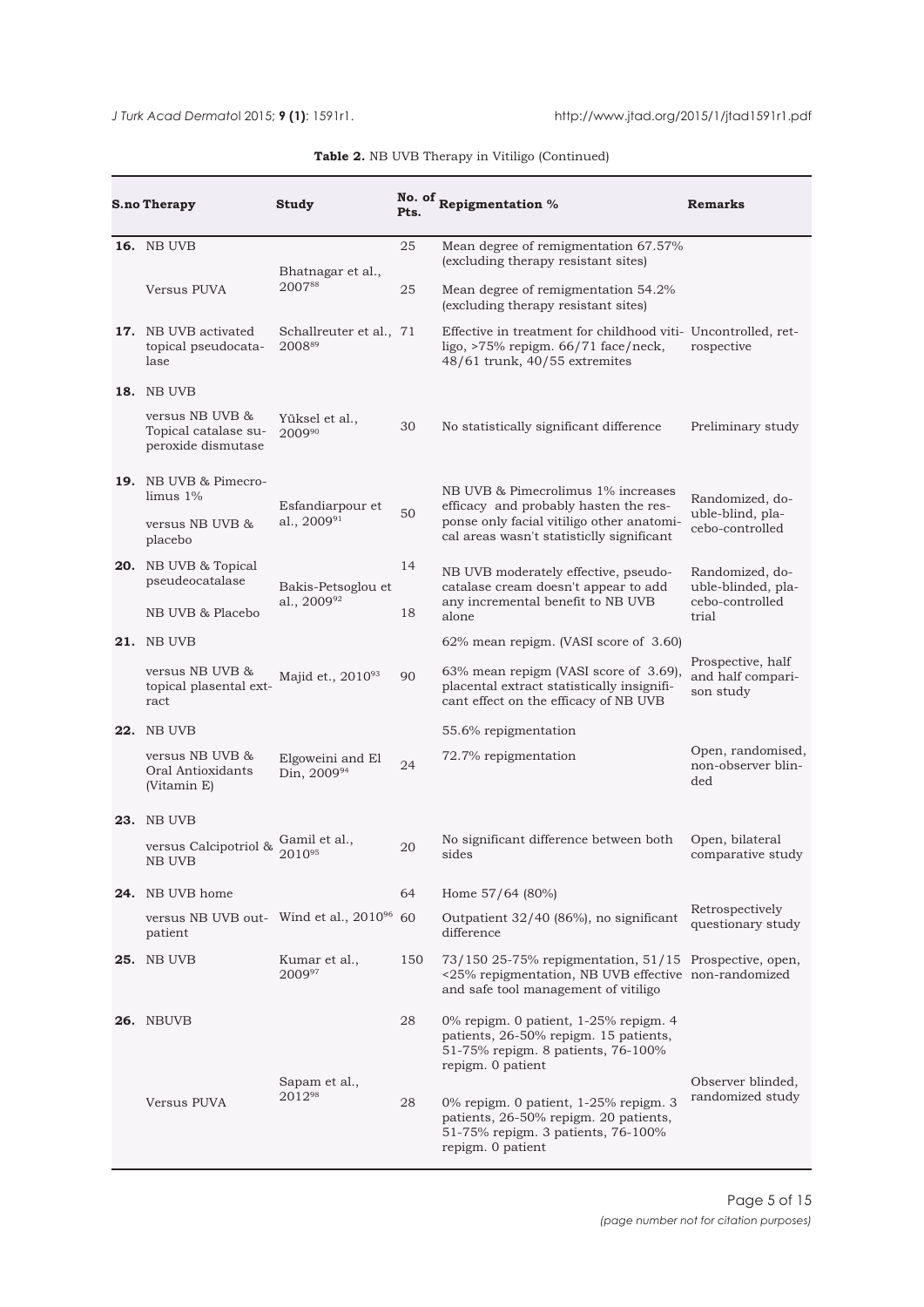<span id="page-5-0"></span>

| S.<br>no | Therapy                                 | Study                              | No. of<br>Pts. | Repigmentation %                                                                                                                | Remarks                             |
|----------|-----------------------------------------|------------------------------------|----------------|---------------------------------------------------------------------------------------------------------------------------------|-------------------------------------|
|          | 1. NB UVB micropho-<br>totherapy        | Menchini et al.,<br>200360         | 734            | 510/734 (69.48%) >75% treated areas,<br>BIOSKIN UVB microphototherapy seems<br>highly effective in restoring pigmentation       | Open study                          |
|          | <b>2.</b> NB UVB micropho-<br>totherapy | Akar et al., 2009 <sup>99</sup> 32 |                | $4/32$ (12.5%) visible repigmentation, safe Retrospective study<br>but therapeutic effectiveness is limited                     |                                     |
|          | <b>3.</b> BB UVB micropho-<br>totherapy | Welsh et al.,<br>$2009^{61}$       | 12             | Face(66.25%) good to exclellent res-<br>ponse, neck, trunk, genitalia (31.5%)<br>moderate response, extremites no res-<br>ponse | Open, prospective<br>clinical trial |

**Table 3.** Microphototherapy in Vitiligo

|    | S.noTherapy                                         | Study                               | No. of<br>Pts. | Repigmentation %                                                                                                                                                                                                                                                           | <b>Remarks</b>                                                     |  |
|----|-----------------------------------------------------|-------------------------------------|----------------|----------------------------------------------------------------------------------------------------------------------------------------------------------------------------------------------------------------------------------------------------------------------------|--------------------------------------------------------------------|--|
| 1. | <b>NB UVB</b><br>versus Topical PUVA                | Westerhof<br>et al<br>199759        | 281            | Grup I(Topical PUVA(28) or NB UVB (78)) Grup<br>II(311-nm UVB), Grup I 13/28 (46%) Topical<br>PUVA, 52/78 (67%) NB UVB showed repigmenta- Intervention<br>tion after 4 months, Grup II >75% repigmenta-<br>tion; after 3 months $5/60$ (8%), after 12 months<br>32/51(63%) | study                                                              |  |
| 2. | <b>NB UVB</b>                                       | Yones et                            | 25             | >50% imrovement 16/25 (64%) NB UVB, NB<br>UVB therapy superior to oral PUVA                                                                                                                                                                                                | Randomized, do-<br>uble-blind trial                                |  |
|    | versus PUVA                                         | al., 200772                         | 25             | >50% imrovement 9/25 (36%) PUVA                                                                                                                                                                                                                                            |                                                                    |  |
| З. | <b>NB UVB</b>                                       | Bhatnagar                           | 25             | Mean degree of remigmentation 67.57% (exclu-<br>ding therapy resistant sites)                                                                                                                                                                                              | Open, randomi-                                                     |  |
|    | versus PUVA                                         | et al.,<br>200788                   | 25             | Mean degree of remigmentation 54.2% (exclu-<br>ding therapy resistant sites)                                                                                                                                                                                               | sed, non-obser-<br>ver blinded                                     |  |
| 4. | <b>NB UVB</b>                                       | Casacci et                          |                | Excellent repigm. (76-100%) 1/16 lesion (6%),<br>good repigm. (51-75%) 5/16 lesion (31%)                                                                                                                                                                                   | Randomized, in-<br>vestigator blin-<br>ded, half side<br>comparary |  |
|    | versus Monochroma-<br>tic Excimer Light<br>(308 nm) | al.,<br>2007100                     | 16             | Excellent repigm. (76-100%) 6/16 lesion (37.5%),<br>good repigm. (51-75%) 4/16 lesion (25%)                                                                                                                                                                                |                                                                    |  |
| 5. | <b>NB UVB</b><br>versus Excimer Laser               | Yang et<br>al., 2010 <sup>23</sup>  | $51\,$         | Repigm. NB UVB 42.2%, 308 nm excimer laser<br>51.3%, repigm. patterns to location, age, dura-<br>tion of lesions and speed response similarities<br>both NB UVB and 308 nm excimer laser                                                                                   | Randomized,<br>open prospective<br>study                           |  |
| 6. | <b>NBUVB</b>                                        |                                     | 28             | 0% repigm. 0 patient, 1-25% repigm. 4 patients,<br>26-50% repigm. 15 patients, 51-75% repigm. 8<br>patients, 76-100% repigm. 0 patient                                                                                                                                     | Observer blin-                                                     |  |
|    | versus PUVA                                         | Sapam et<br>al., 2012 <sup>98</sup> | 28             | 0% repigm. 0 patient, 1-25% repigm. 3 patients,<br>26-50% repigm. 20 patients, 51-75% repigm. 3<br>patients, 76-100% repigm. 0 patient                                                                                                                                     | ded, randomized<br>study                                           |  |
| 7. | <b>NBUVB</b>                                        | 20<br>El-Za-                        |                | Good response 1 patient, moderate response 4<br>patients, poor response 12 patients, widening in<br>3 patients                                                                                                                                                             | Prospective,<br>randomized,                                        |  |
|    | Versus UVA1                                         | wahry et<br>al., 2012               | 20             | Excellent response 1 patient, very good response<br>5 patients, good response 7 patient, moderate<br>response 3 patients, poor response 4 patients                                                                                                                         | controlled com-<br>parative study                                  |  |

**Table 4.** NBUVB Comparative Studies in Vitiligo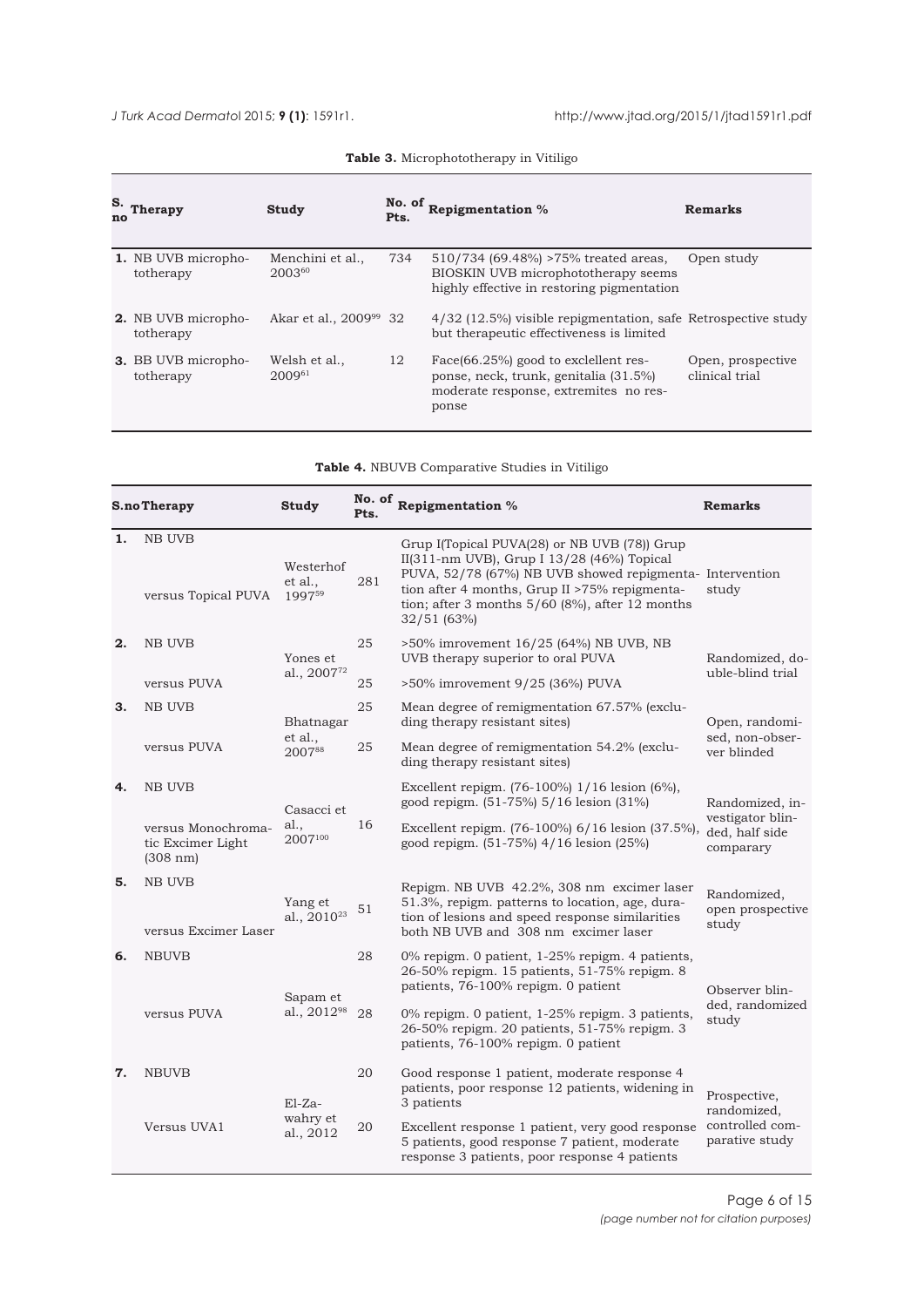352 vitiligo patches in 125 patients after various treatments. They implied that vitiligo lesions repigment with different patterns depending on the type of treatment given. Of the 352 vitiligo patches, 194 (55%) showed predominant perifollicular repigmentation. PUVA predominantly exhibits a perifollicular pattern (127; 65.5% in systemic PUVA, 35; 18% in topical PUVA). They also observed diffuse pigmentation in 98 patches (27.8%) of which 66 (67.3%) were on topical steroids, marginal repigmentation in 15 patches, of which majority (80%) were on systemic PUVA and topical calcipotriol [**[22](#page-11-0)**]. In a recent study conducted by *Yang* et al., narrow-band ultraviolet B (NBUVB) and excimer laser used in vitiligo treatment to evaluate repigmentation patterns. The most frequent repigmetation pattern was perifollicular pattern and these findings were similar to previous study [**[23](#page-11-0)**].

Anatomic location and affected skin area are important features of vitiligo to decide most proper treatment for the patients. Vitiligo lesions have diverse responds due to anotomic location. Face and the neck have the maximum repigmentation response. Proximal extremities and trunk respond effectively but not as well as facial skin. Lastly, in acral parts of the extremities repigmentation is difficult to achieve. The variable amount of hair follicle unit and melanocytes in diverse skin areas could explain this repigmentation difference.

In this review, we present an update about phototherapy for vitiligo. Treatment modalities for vitiligo therapy divided in three main groups as medical therapy, phototherapy and surgical therapy. Vitiligo lesions should be initially treated with topical medical therapy or localized phototherapy. If depigmentation is larger than 10-20% of body surface area, systemic medical therapy or phototherapy should be sought. When depigmentations do not regress in spite of appropriate interventions, surgical therapies should be considered as the lesions become refrectory and stable.

#### **Ultraviolet Radiation**

Ultraviolet radiation (UVR) is widely used in various dermatologic condition since second half of 20th century. UVR is an electromagnetic radiation with a wavelength shorter than visible light, but longer than x-rays with

three main spectra: UVC (200-290 nm), UVB (290-320 nm), and UVA (320-400 nm). Over the past decades, the development of irradiation devices with selective emission spectra has led to an outstanding role for phototherapy in the treatment of skin condition. In 1982, a selective emission spectra known as UVA1 (340-400 nm) introduced and used safetly in many skin conditions. In 1988, the Philips TL01 fluorescent lamb, emitting a narrow UV radiation at 311/312 nm (NBUVB) introduced and used safely in the treatment of vitiligo patients. Today it is known that, UVA, UVB and NBUVB are essential treatment options for vitiligo affecting more than 10-20% of the skin surface [**[24](#page-11-0)**].

UVR shows its effects in two main ways in vitiligo treatment. UVR has immunosuppressive effects which help to reduce autoimmune condition that leads melanocyte destruction. The immunosuppressive effects of UVR are mediated mostly by the middle wave length range 290-320 nm. Therefore, the vast majority of photoimmunologic studies utilized UVB [**[25](#page-11-0)**]. There is also recent evidence that UVA can affect the immune system. *Iwai* et al. showed that UVA irradiation dose dependently decreased the ability of epidermal cells to present antigen to T cells directly and modulate Langerhans cell function at least partially via an oxidative pathway [**[26](#page-11-0)**] UVR reduce the number of Langerhans cells and impair their capacity to present antigens, [**[25](#page-11-0)**] stimulates keratinocytes to release immunosuppressive soluble mediators including interleukin (IL)- 10 [**[27](#page-11-0)**] and other contributing mediators as tumor necrosis factor-α (TNF-α), [**[28](#page-11-0)**] IL-4, prostaglandin E2, [**[29](#page-11-0)**] calcitonin gene related peptide [**[30](#page-11-0)**], α melanocyte stimulating hormone [**[31](#page-12-0)**], and platelet activating factor [**32**], induce reactive oxygen species that contribute to impairment of the function of antigen presenting cells [**[25](#page-11-0)**] and induce T-regulatory cell activity [**[33](#page-12-0)**]. *El-Ghorr* and *Norval* compared immunosuppressve effects of NBUVB and broad-band UVB. They mentioned that NBUVB has relatively more suppressive effects than broad-band UVB on systemic immune responses [**[34](#page-12-0)**]. This difference could be explained by variable cytokine responses due to UVR spectra.

On the other hand, UVR stimulates melanocytes proliferation and migration which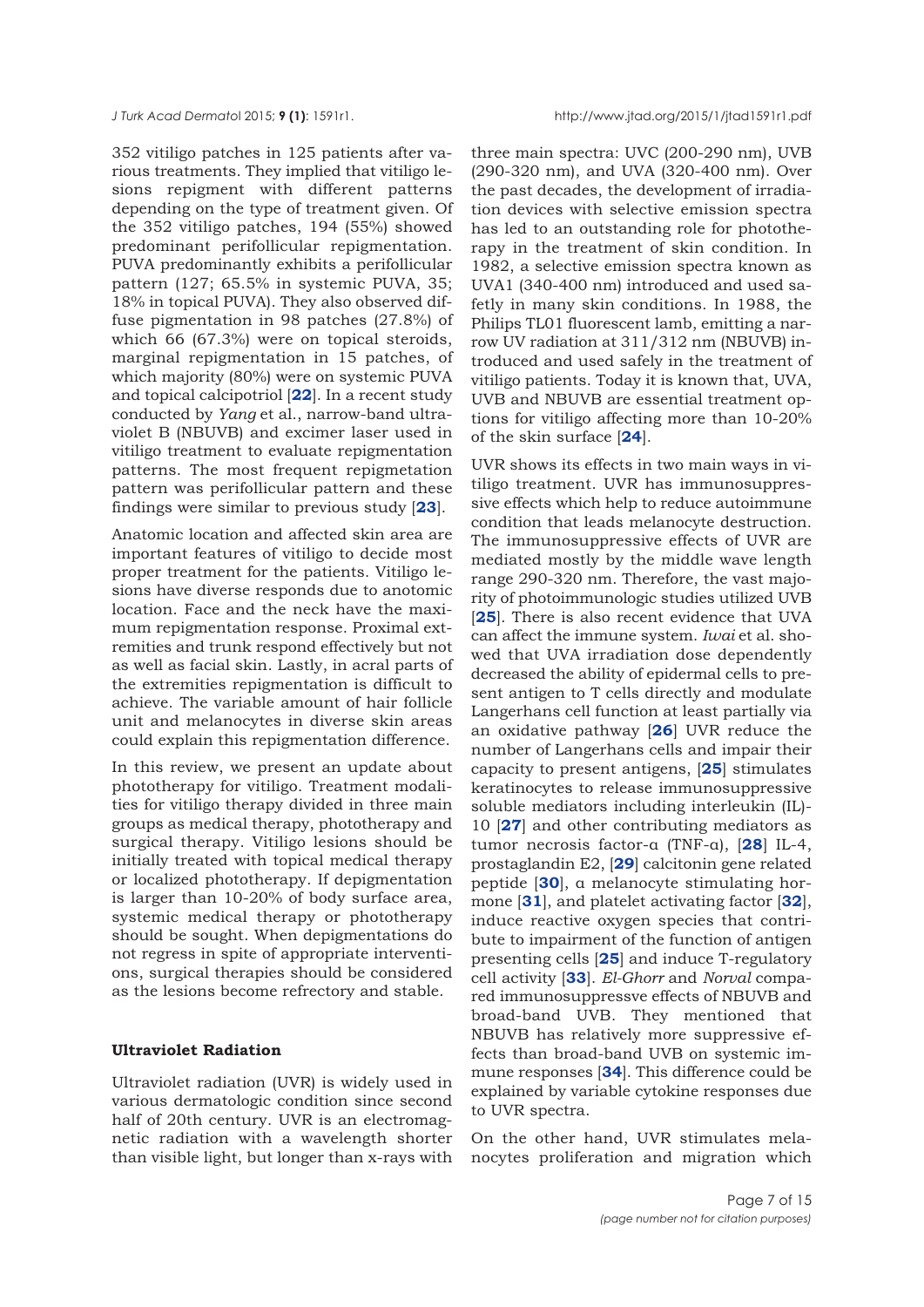provide repigmentation of affected skin. *Moretti* et al. investigated the role of cytokine production of epidermal microenvironment in vitiligo lesions. They documented that a significantly lower expression of GM-CSF, stem cell factor (SCF), and basic fibroblast growth factor (bFGF) in lesional skin compared with unaffected skin and suggested that epidermal microenvironment may be involved in vitiligo [**[10](#page-11-0)**]. According to this study, *Wu* et al. showed that, sera from patients after PUVA treatment contained higher levels of bFGF, SCF and hepatocyte growth factor as compared with healthy controls and patients with active vitiligo, which may create a favorable environment for melanocytes to survive [**[35](#page-12-0)**]. In another study *Wu* et al. investigated affects of NBUVB on melanocytes proliferation in vitro and they observed a significant increase in bFGF and in endothelin-1 (ET-1) release as bFGF is a natural mitogen for melanocytes and ET-1 can stimulate DNA synthesis in melanocytes. They also suggested that matrix metalloproteinase-2 (MMP-2) activity play important roles in narrow-band UVB-induced migration of melanocytes [**[36](#page-12-0)**]. In a recent study, *Starner* et al. showed that UVR radiation stimulates prostoglandin E2 (PGE2) secretion in melanocytes that leads cAMP production, tyrosinase activity and proliferation in melanocytes [**[37](#page-12-0)**].

UVR reduce autoimmune condition that leads melanocyte destruction and create a favorable environment for melanocytes proliferation. According to studies conducted by *Osawa* et al. it could be suggested that activation of stem cells in the hair follicle and interfollicular epidermis that partially escape the immune destruction mechanism by not expressing melanocyte differentiation markers could provide differentiated melanocytes for repigmentation in a favorable environment utilized by UVR [**[38](#page-12-0)**].

#### **PHOTOCHEMOTHERAPY**

Photochemotherapy is an effective therapeutic option for vitiligo which is utilized by combination of photosensitizers and UVA. The most common form of photochemotherapy is consist of topical psoralens (P) and UVA combination which is called PUVA [**[24](#page-11-0)**]. PUVA therapy can be used three different ways in

vitiligo treatment. These are oral psoralen plus UVA (Oral PUVA), topical psoralen plus UVA (Topical PUVA) and topical psoralen plus solar UVA (PUVAsol). Other common forms of photochemotherapy are including khellin plus UVA and phenylalanine plus UVA.

#### **Oral PUVA**

Oral PUVA therapy consists of having the patient receive total body UVA (320-400 nm) irradiation 2-3 times a week with 0.25-2 Joules per cm2 (J/cm2) after taking a photosensitizer which is usually 8-methoxypsoralen (8- MOP). Patients take medication 1-2 hours before irradiation generally at a dose of 0.2- 0.6 mg/kg. Irradiation dose increased according to the patients' response and patients must wear UVA blocking glasses for 18 to 24 hours after ingestion of 8-MOP [**[39, 40, 41](#page-12-0)**]. After treatment, patients should apply a broad spectrum sunscreen to exposed areas and avoid unnecessary sun exposure. It is illadvised to treat children younger than 12 years with oral PUVA therapy because of sideeffects on the long-term [**[41](#page-12-0)**]. Bath PUVA therapy may provide a wider margin of safety in pediatric patients with lower UVA radiation and minimal systemic psoralen absorption [**[42](#page-12-0)**].

Contraindications for oral PUVA treatment include ocular defects such as cataracts or retinal disease, abnormal liver function and photosensitivity disorders. Results of various studies conducted by oral PUVA in vitiligo treatment demonstrated below (**[Table 1](#page-2-0)**). Complications of oral PUVA treatment include acute side effects and potential long-term risks. Acute side effects consist of drug intolerance reactions and side effects of combined action of psoralen plus UVA radiation. These are nausea and vomiting as drug intolerance reactions and increased delayed erythema reactions, severe burning, fever, general malaise, pruritus, stinging pain, polymorphous light eruption-like rashes, acne-like eruptions, subungual hemorrhages and hypertrichosis as combined action of psoralen with UVA radiation [**[24](#page-11-0)**].

Potential long-term risks are chronic actinic damage, carcinogenesis and ophthalmologic effects. PUVA lentiginosis results from repeated and prolonged treatment. There is no risk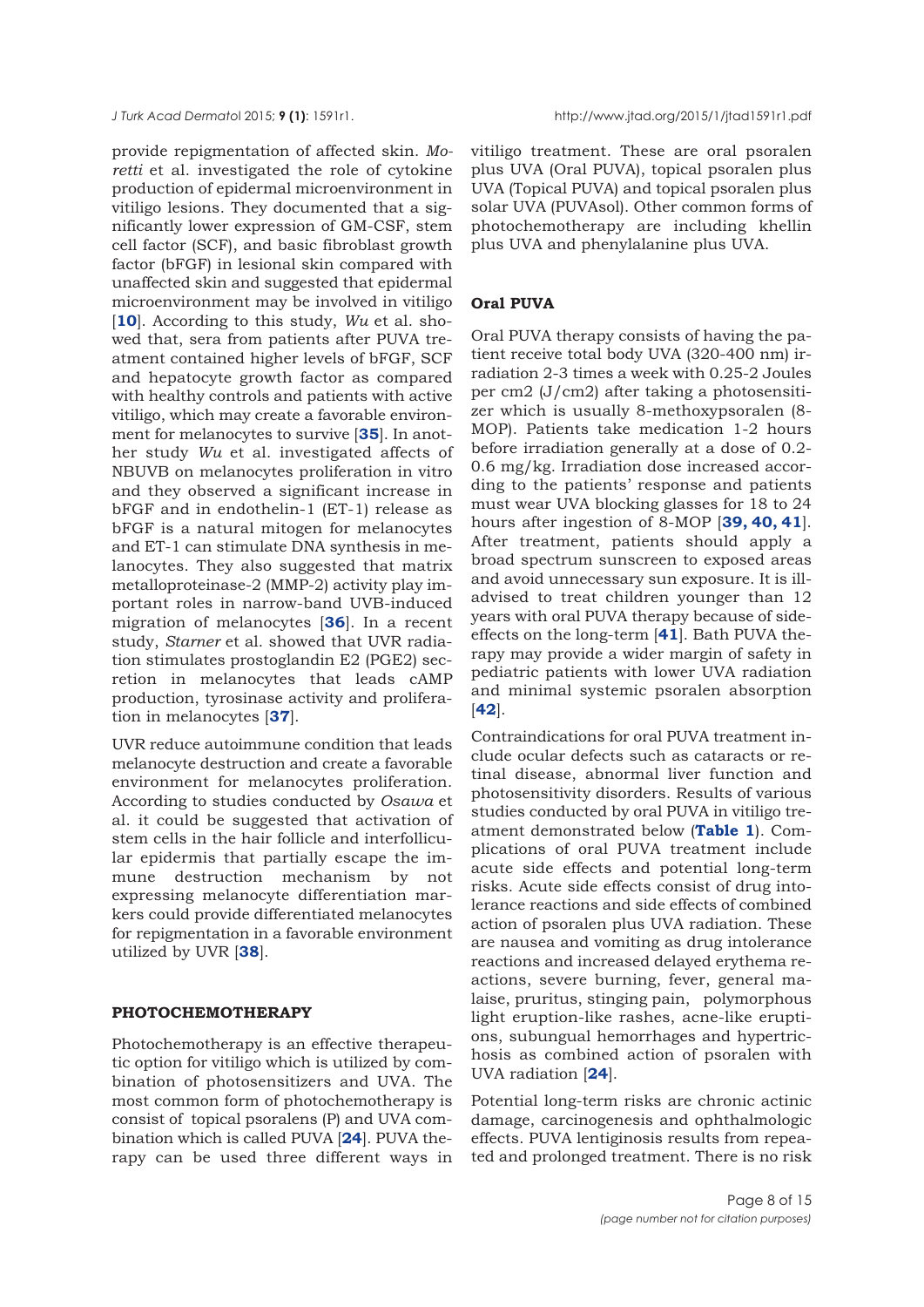of cutaneous melanoma associated with these lentigines. Cutaneous carcinogenicity is the major concern for long-term PUVA treatment [**[24](#page-11-0)**]. Although *Stern* et al. documented that oral PUVA therapy is associated with a persistent, dose-related increase in the risk of squamous cell cancer [**[43](#page-12-0)**], similar documentation has not occurred in patients with vitiligo expect two case reports [**[44, 45](#page-12-0), [46](#page-12-0)**] *Halder* et al. investigated cutaneous malignancies in 326 patients treated with PUVA for vitiligo and failed to document actinic keratoses or skin cancer during an observation period of 4 years [**[47](#page-12-0)**]. Before beginning PUVA therapy it is essential to avoid prolonged treatment and educate patients to protect from unnecessary sun exposure.

## **Topical PUVA**

Topical PUVA therapy administrated by application of 0.1-0.01% 8-methoxy-psoralen ointment vitiliginous area 15 to 30 minute before UVA irradiation at a dose of 0.12-0.25 J/cm2 , 1-3 times weekly with increment of 0.12 J/cm2/week according to patient's skin type. After asymptomatic mild erythema appears, the irradiation dose can be maintened at a level sufficient to retain erythema [**[41](#page-12-0)**].

*Grimes* et al. investigated effectiveness of topical PUVA treatment in 73 patients. They observed 100% repigmentation in 7 patients (9%), 50% or greater repigmentation in 26 patients(36%), less than 50% repigmentation in 29 patients (40%), and no repigmentation in 11 patients (15%). These repigmentations obtained from various anatomic sites treated: 56% of facial lesions; 35% of trunk areas; 36% of the extremities [**[48](#page-12-0)**].

## **PUVAsol**

PUVAsol therapy is a modification of topical PUVA therapy in which natural sunlight used as the light source. In this therapy, patients applied 0.001% 8-methoxy-psoralen ointment in vitiliginous area 30 minutes before exposure to the sun. Vitiliginous area then exposed to sunlight 15-20 minutes. Duration of exposure should be increased 5 min per treatment until developing slight erythema. After

treatment patient should wash treated sites and apply a broad-spectrum sunscreen [**[40](#page-12-0)**]. Although PUVAsol therapy is easy to apply and cost-effective, sun overexposure and inadequate therapy parameters make this therapy unreliable.

#### **Khellin**

Khellin (Khe), a naturally occurring furochromone isolated from the seeds of Ammi visnaga is used systemically or topically with UVA or natural sunlight in the treatment of vitiligo. It has a chemical structure and photobiologic and phototherapeutic properties similar to psoralens. In addition to these similarities, it is though that khellin plus UVA (KUVA) treatment has no adverse phototoxic and carcinogenetic side effects due to lower number of cross links with DNA than PUVA treatment [[49](#page-12-0)] *Carli* et al. demonstrated that KUVA treatment stimulates melanocytes proliferation and melanogenesis in vitro [**[50](#page-12-0)**]. KUVA treatment initiated with an oral dose of 50-100 mg khellin given 2 hours before UVA exposure from 5 to 15 J/cm2 according to patient's skin type [**[51](#page-12-0)**].

Several studies published to enlighten effectiveness of Khe in the treatment of vitiligo. *Hofer* et al. conducted a retrospective study in 28 patients with KUVA therapy. They achieved >70% repigmentation in 17 patients after a mean of 194 treatments. They emphasized that no skin cancers or actinic damage of vitiliginous skin were found in any patient after a mean of 40 months follow up [**[52](#page-12-0)**]. More recently, in a pilot study, *Valkova* et al. compared PUVA and KUVA therapy in 33 patients and they achieved similar results in both therapy. In addition to this conclusion, they emphasized that KUVA requires longer duration of treatment and higher UVA irradiation than PUVA therapy [**[53](#page-12-0)**]. In a recent review article, Falabella and Barona share their clinical outcome after topical Khe therapy with 3% Khe emulsion plus 5-10 min of daily sunlight exposure. They achieved remarkable repigmentation properties over a period of several months, particularly on facial and neck lesions and without side effects. They also suggested that controlled, double blind, randomized studies should be done to establish the efficacy of this therapy [**[51](#page-12-0)**].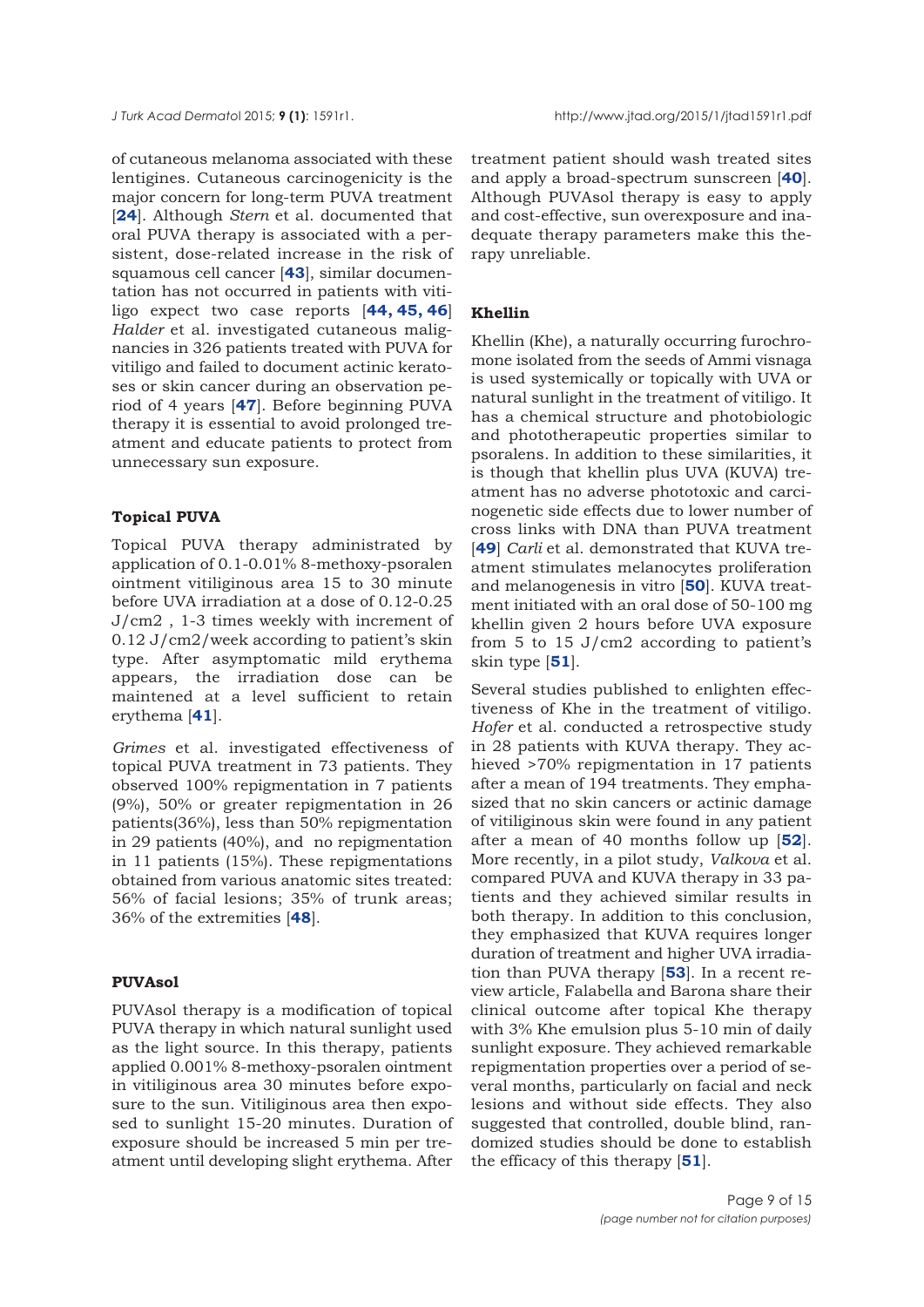#### **Phenylalanine**

Phenylalanine is an essential amino acid which is a precursor for tyrosine. Tyrosine converted to melanin by tyrosinase in melanocytes. It has been shown that pigmentation in the human epidermis depends on the autocrine synthesis of L-tyrosine from L-phenylalanine (Phe) by phenylalanine hydroxylase (PAH) in melanocytes [**[54](#page-12-0)**]. PAH activities increase linearly with inherited skin color yielding eightfold more activities in black skin compared to white skin. L-phenylalanine uptake and turnover in the melanocytes is vital for initiation of melanogenesis and regulated by calcium [**[55](#page-12-0)**].

Several studies conducted to determine effectiveness of topical or systemic phenylalanine with UV irradiation in the treatment of vitiligo. Phe is used in a dose of 50 mg/kg, 30 min to 1 h before 2-12 J/cm2 UVA exposure (PAUVA) [**[39, 56](#page-12-0)**] *Camacho* and *Mazuecos* performed a non-controlled retrospective survey of a group of 193 patients treated with oral (50-100 mg/kg day) and topical (10% gel) phenylalanine plus 30 minutes of sun exposure. When the study closed, they achieved 100% repigmentation in 122 patients (84.1%) on the face, 35 (35.7%) on the trunk, and 33 (21.1%) on the limbs [**[57](#page-12-0)**]. After 3 years, they modified this therapy by adding 0.025% clobetasol propionate and performed an open trial on a group of 70 patients. They reported that 68.5% of patients achieve an improvement of 75% or more [**[58](#page-12-0)**]. *Siddiqui* et al. conducted an open trial in 149 patients for 18 months and a small double-blind trial in 32 patients for 6 months. They achieved various grades of repigmentation up to 77% in the open and 60% in the blind trial [**[56](#page-12-0)**].

Contraindications for this treatment include phenylketonuria, pregnancy, breast-feeding, previous arsenic exposure or radiotherapy and autoimmune disorders [**[51](#page-12-0)**]. Although these studies supported effectiveness of phenylalanine in the treatment of vitiligo, this method could only be used when other therapies failed.

#### **PHOTOTHERAPY**

#### **NBUVB**

Since its introduction in 1988, the Philips TL01 fluorescent lamb, emitting a narrow UV radiation at 311/312 nm (NBUVB) has been used successfully and safely in phototherapy for many skin diseases especially psoriasis. After a decade, in 1997, *Westerhof* and *Nieuweboer*-*Krobotova* describe NBUVB therapy for vitiligo. They reported that 67% of patients with twice-weekly NBUVB therapy showed repigmentation, compared with only 46% of patients receiving topical PUVA therapy twice-weekly [**[59](#page-12-0)**] In comparision with PUVA, NBUVB therapy does not required oral psoralens and has no ocular or gastrointestinal side effects, is cheaper, can be used in pregnancy and childhood, does not require posttherapy eye protection. NBUVB therapy suggested less carcinogenetic than PUVA although follow-up studies to determine the true carcinogenetic risk are lacking [**[24](#page-11-0)**]

NBUVB therapy started with initial dose at 150-250 mJ/cm2 for 2-3 times weekly followed by 20% increasing weekly due to patient's response. Several studies investigate Results of various studies conducted by NBUVB in vitiligo treatment demonstrated in (**[Table 2](#page-3-0)**).

#### **Targeted UVB microphototherapy**

Photo(chemo)therapy widely used in vitiligo affecting more than 10-20% of the skin surface. For patients with localized vitiligo total body irradiation can cause unnecessary UVR overexposure. Targeted UVB microphototherapy could be used in localized vitiligo with UVB irradiation directed only to the lesion. UVB microphototherapy devices have an irradiation spectra 300-320 nm and administrated directly to the lesion 2-3 times per week.

Several studies conducted to evaluate effectiveness of targeted UVB microphototherapy (**[Table 3](#page-5-0)**). *Menchini* et al. used an UVB microphototherapy device that has an irradiation spectra 300-320 nm with 311 nm peak and administrated directly to the lesion 2-3 times per week in 734 patients. They reported that 510 subjects (69.48%) achieved normal pigmentation on more than 75% of the treated areas (112 of these were totally repigmented), 155 subjects (21.12%) achieved 50-75% pigmentation of the treated areas, and 69 (9.40%) showed less than 50% pigmentation. They also mentioned that targeted UVB microphototherapy could represent the treatment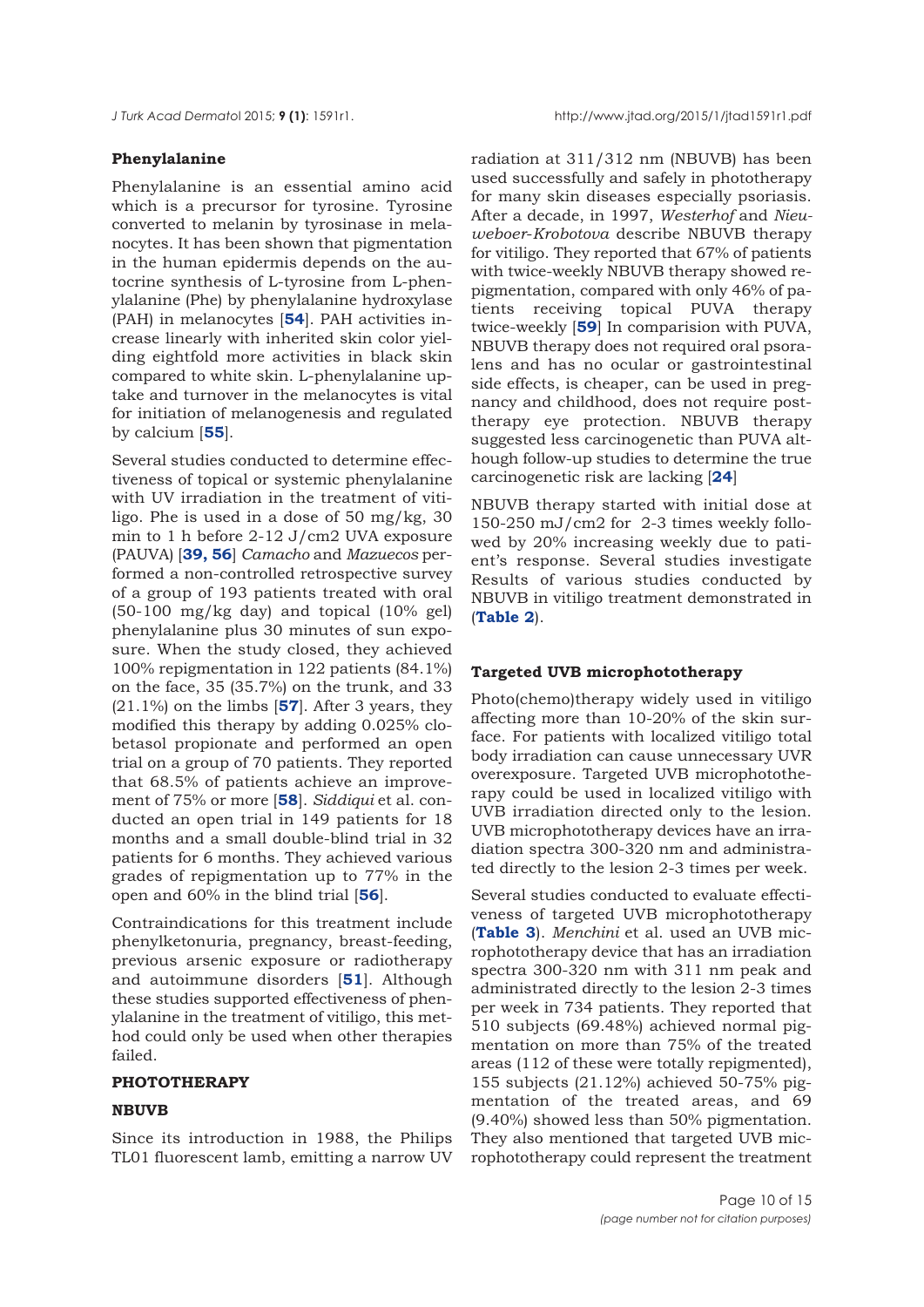<span id="page-10-0"></span>

of choice for vitiligo limited to less than 30% of the skin surface [**[60](#page-12-0)**]. In a recent study, *Welsh* et al. used a broad-band UVB-targeted phototherapy device in 12 patients with localized vitiligo (less than 10% body surface) twice per week for 30 sessions. They achieved repigmentation rate with an average of 66.25% on lesions of the face, and of 31.5% on the neck, trunk, and genitalia without any repigmentation in extremities [**[61](#page-12-0)**]. In a randomized double blind study conducted with a small group of patients, *Asawanonda* et al. mentioned that targeted broadband UVB produces similar clinical responses to targeted NB-UVB in the treatment of vitiligo [**[62](#page-13-0)**].

Combination therapies have been used widely in refractory vitiligo lesions. In a recent study, *Lotti* et al. investigated effectiveness of various combination therapies with an UVB microphototherapy device that has an irradiation spectra 300-320 nm with 311 nm peak. They combine this therapy with tacrolimus 0.1% ointment twice a day, pimecrolimus 1% cream twice a day, betamethasone dipropionate 0.05% cream twice a day, calcipotriol ointment 50 microg/g twice a day and 10%lphenylalanine cream twice a day. They mentioned that 0.05% betamethasone dipropionate cream plus 311-nm narrowband UVB microphototherapy apparently give the highest repigmentation rate.

#### **UVA**

UVA irradiation therapy without psoralen has not been studied enough to assay effectiveness in vitiligo treatment. As far as we know, there is only one randomized controlled trial in literature about UVA effectiveness in vitiligo. *El-Mofy* et al. used UVA irradiation without psoralen in 20 patients for 48 sessions over 16 weeks with 15 J/cm2 dosage. They achieve 60% and above repigmentation in 50% of patients and suggested that UVA irradiation without psoralens may be an important therapeutic value in vitiligo [**[63](#page-13-0)**].

UVA therapy without psoralens could also be performed in selective emission spectra known as UVA1 (340-400 nm). UVA1 therapy is categorized in three different dosage regimes as; low dose (20-40 J/cm2), medium dose (40-80 J/cm2) and high dose (80-120 J/cm2) [**[64](#page-13-0)**]. Like other emission spectra of

ultraviolet radiation, UVA1 has immunosuppressive effects which help to reduce autoimmune condition that leads melanocyte destruction. UVA1 can induce apoptosis in skin infiltrating leukocytes; suppress proinflammatory cytokines like TNF-α and IL-12, decrease level of IFN-Ƴ and ICAM [**[65](#page-13-0)**]. Superior to other phototherapy options, UVA1 is relatively free of side effects like erythema and cellular transformation. In a recent randomized controlled study, *El-Zawahry* et al. compared UVA1 and NB UVB therapy in the treatment of vitiligo. They emphasized that NB UVB was superior to UVA1 which seems to be dose dependent and seems to be of limited value in treatment of vitiligo as a monotherapy [**[65](#page-13-0)**]

#### **Comparison Studies**

Recent studies are conducted to compare effectiveness of UVR therapies especially PUVA versus NBUVB. These studies enlighten effectiveness of PUVA versus NBUVB with various repigmentation rates (**[Table 4](#page-5-0)**). According to these studies NBUVB was found to be equally or more effective with less side effects than PUVA therapy.

Because there is no treatment of choice in vitiligo, physicians and patients are confused by vast number of treatment modalities. According to studies and their level of evidence most appropriate studies are conducted on phototherapy in the treatment of vitiligo. In this review we discussed phototherapy in vitiligo and summarized previous studies. These studies suggested PUVA and NBUVB therapy are most appropriate treatment option in lesions larger than 10-20% of body surface area. In comparasion with PUVA, NBUVB does not required oral psoralens, has no ocular or gastrointestinal side effects, can be used in pregnancy and childhood, does not require post-therapy eye protection. By these advantages, NBUVB appear to be better than PUVA therapy.

#### **References**

- 1. Kwinter J, Pelletier J, Khambalia A, Pope E. High-potency steroid use in children with vitiligo: a retrospective study. J Am Acad Dermatol 2007; 56: 236-241. PMID: 17224367
- 2. Tobin DJ, Swanson NN, Pittelkow MR, Peters EM, Schallreuter KU. Melanocytes are not absent in le-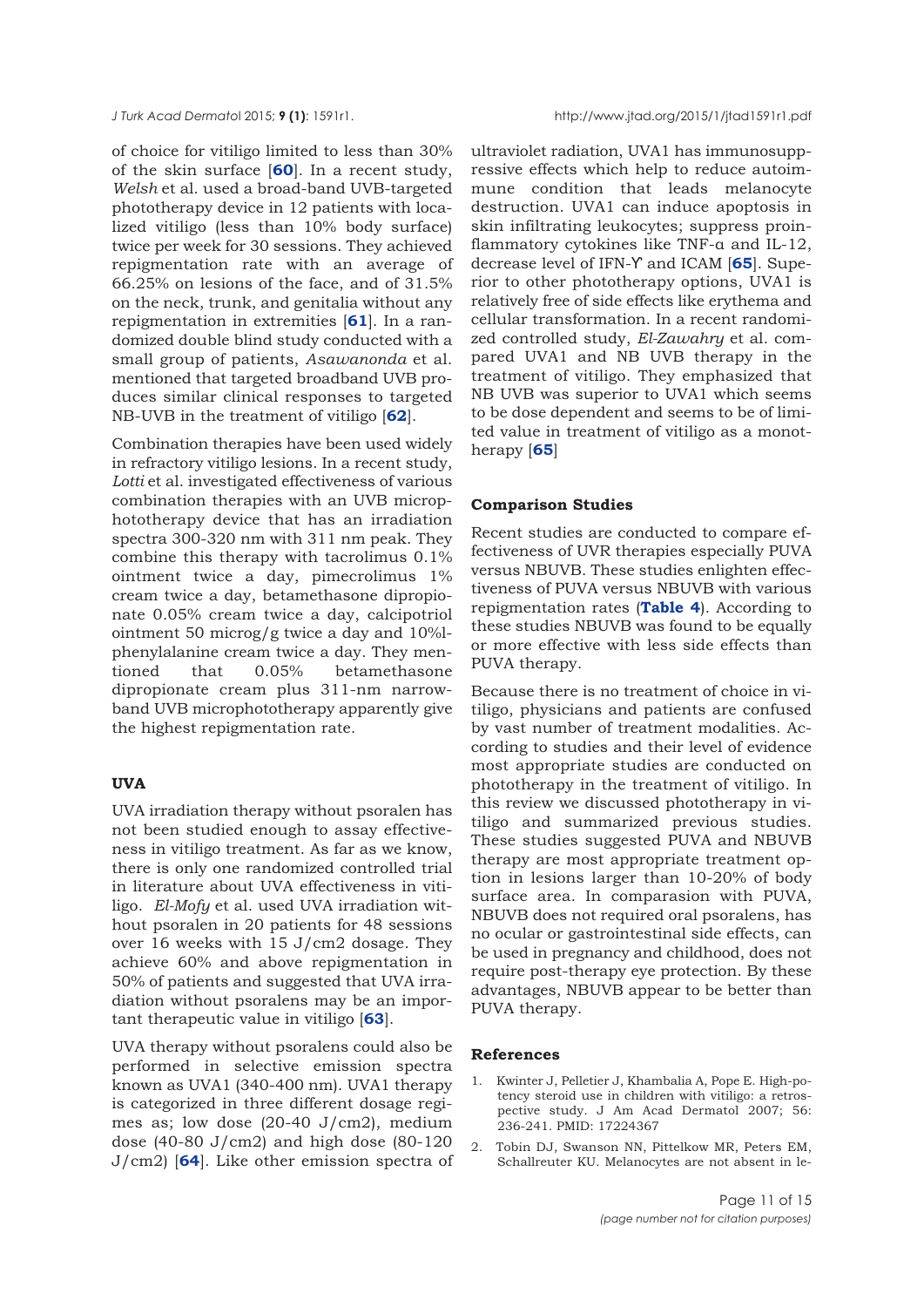sional skin of long duration vitiligo. J Pathol 2000; 191: 407-416. PMID: 10918216

- 3. Ortonne JP, Bose SK. Vitiligo: where do we stand? Pigment Cell Res 1993; 6: 61-72. PMID: 8321867
- 4. Grimes PE. White patches and bruised souls: advances in the pathogenesis and treatment of vitiligo. J Am Acad Dermatol 2004; 51: S5-7. PMID: 15243487
- 5. Kemp EH, Waterman EA, Weetman AP. Autoimmune aspects of vitiligo. Autoimmunity 2001; 34: 65-77. PMID: 11681494
- 6. Schallreuter KU, Wood JM, Pittelkow MR, Gutlich M, Lemke KR, Rodl W, Swanson NN, Hitzemann K, Ziegler I. Regulation of melanin biosynthesis in the human epidermis by tetrahydrobiopterin. Science 1994; 263: 1444-1446. PMID: 8128228
- 7. Namazi MR. Neurogenic dysregulation, oxidative stress, autoimmunity, and melanocytorrhagy in vitiligo: can they be interconnected? Pigment Cell Res 2007; 20: 360-363. PMID: 17850509
- 8. Boissy RE, Liu YY, Medrano EE, Nordlund JJ. Structural aberration of the rough endoplasmic reticulum and melanosome compartmentalization in long-term cultures of melanocytes from vitiligo patients. J Invest Dermatol 1991; 97: 395-404. PMID: 1875040
- 9. Cario-Andre M, Pain C, Gauthier Y, Taieb A. The melanocytorrhagic hypothesis of vitiligo tested on pigmented, stressed, reconstructed epidermis. Pigment Cell Res 2007; 20: 385-393.
- 10. Moretti S, Spallanzani A, Amato L, Hautmann G, Gallerani I, Fabiani M, Fabbri P. New insights into the pathogenesis of vitiligo: imbalance of epidermal cytokines at sites of lesions. Pigment Cell Res 2002; 15: 87-92. PMID: 11936274
- 11. Dell'anna ML, Picardo M. A review and a new hypothesis for non-immunological pathogenetic mechanisms in vitiligo. Pigment Cell Res 2006; 19: 406-411. PMID: 16965269
- 12. Le Poole IC, Das PK, van den Wijngaard RM, Bos JD, Westerhof W. Review of the etiopathomechanism of vitiligo: a convergence theory. Exp Dermatol 1993; 2: 145-153. PMID: 8162332
- 13. Le Poole IC, van den Wijngaard RM, Westerhof W, Das PK. Presence of T cells and macrophages in inflammatory vitiligo skin parallels melanocyte disappearance. Am J Pathol 1996; 148: 1219-1228. PMID: 8644862
- 14. Falabella R. Vitiligo and the melanocyte reservoir. Indian J Dermatol 2009; 54: 313-318. PMID: 20101329
- 15. Staricco RG. Amelanotic melanocytes in the outer sheath of the human hair follicle. J Invest Dermatol 1959; 33: 295-297. PMID: 13833821
- 16. Ortonne JP, MacDonald DM, Micoud A, Thivolet J. PUVA-induced repigmentation of vitiligo: a histochemical (split-DOPA) and ultrastructural study. Br J Dermatol 1979; 101: 1-12. PMID: 113025
- 17. Cui J, Shen LY, Wang GC. Role of hair follicles in the repigmentation of vitiligo. J Invest Dermatol 1991; 97: 410-416. PMID: 1714927
- 18. Grichnik JM, Ali WN, Burch JA, Byers JD, Garcia CA, Clark RE, Shea CR. KIT expression reveals a po-

pulation of precursor melanocytes in human skin. J Invest Dermatol 1996; 106: 967-971. PMID: 8618059

- 19. Nishimura EK, Jordan SA, Oshima H, Yoshida H, Osawa M, Moriyama M, Jackson IJ, Barrandon Y, Miyachi Y, Nishikawa S. Dominant role of the niche in melanocyte stem-cell fate determination. Nature 2002; 416: 854-860. PMID: 11976685
- 20. Loomis CA, Koss J, Chu D. Embriology. In: Bolognia JL, Jorizzo JL, Rapini RP, editors. Dermatology. 2nd ed. Spain: Elsevier, 2008: 37-47.
- 21. Meyer KC, Klatte JE, Dinh HV, Harries MJ, Reithmayer K, Meyer W, Sinclair R, Paus R. Evidence that the bulge region is a site of relative immune privilege in human hair follicles. Br J Dermatol 2008; 159: 1077-1085. PMID: 18795933
- 22. Parsad D, Pandhi R, Dogra S, Kumar B. Clinical study of repigmentation patterns with different treatment modalities and their correlation with speed and stability of repigmentation in 352 vitiliginous patches. J Am Acad Dermatol 2004; 50: 63-67. PMID: 14699367
- 23. Yang YS, Cho HR, Ryou JH, Lee MH. Clinical study of repigmentation patterns with either narrow-band ultraviolet B (NBUVB) or 308 nm excimer laser treatment in Korean vitiligo patients. Int J Dermatol 2010; 49: 317-323. PMID: 20465673
- 24. Krutmann J, Morita A. Therapeutic Photomedicine: Phototherapy. In: Wolff K, Goldsmith LA, Katz SI (eds). Fitzpatrick's Dermatology in General Medicine. 7th ed. McGraw-Hill, 2008: 2243-2262.
- 25. Schwarz T. Mechanisms of UV-induced immunosuppression. Keio J Med 2005; 54: 165-171. PMID: 16452825
- 26. Iwai I, Hatao M, Naganuma M, Kumano Y, Ichihashi M. UVA-induced immune suppression through an oxidative pathway. J Invest Dermatol 1999; 112: 19- 24. PMID: 9886258
- 27. Rivas JM, Ullrich SE. Systemic suppression of delayed-type hypersensitivity by supernatants from UVirradiated keratinocytes. An essential role for keratinocyte-derived IL-10. J Immunol 1992; 149: 3865-3871. PMID: 1460278
- 28. Moodycliffe AM, Kimber I, Norval M. Role of tumour necrosis factor-alpha in ultraviolet B light-induced dendritic cell migration and suppression of contact hypersensitivity. Immunology 1994; 81: 79-84. PMID: 8132224
- 29. Shreedhar V, Giese T, Sung VW, Ullrich SE. A cytokine cascade including prostaglandin E2, IL-4, and IL-10 is responsible for UV-induced systemic immune suppression. J Immunol 1998; 160: 3783- 3789. PMID: 9558081
- 30. Gillardon F, Moll I, Michel S, Benrath J, Weihe E, Zimmermann M. Calcitonin gene-related peptide and nitric oxide are involved in ultraviolet radiation-induced immunosuppression. Eur J Pharmacol 1995; 293: 395-400. PMID: 8748693
- 31. Luger TA, Schwarz T, Kalden H, Scholzen T, Schwarz A, Brzoska T. Role of epidermal cell-derived alphamelanocyte stimulating hormone in ultraviolet light mediated local immunosuppression. Ann N Y Acad Sci 1999; 885: 209-216. PMID: 10816654

<span id="page-11-0"></span>*J Turk Acad Dermato*l 2015; **9 (1)**: 1591r1. http://www.jtad.org/2015/1/jtad1591r1.pdf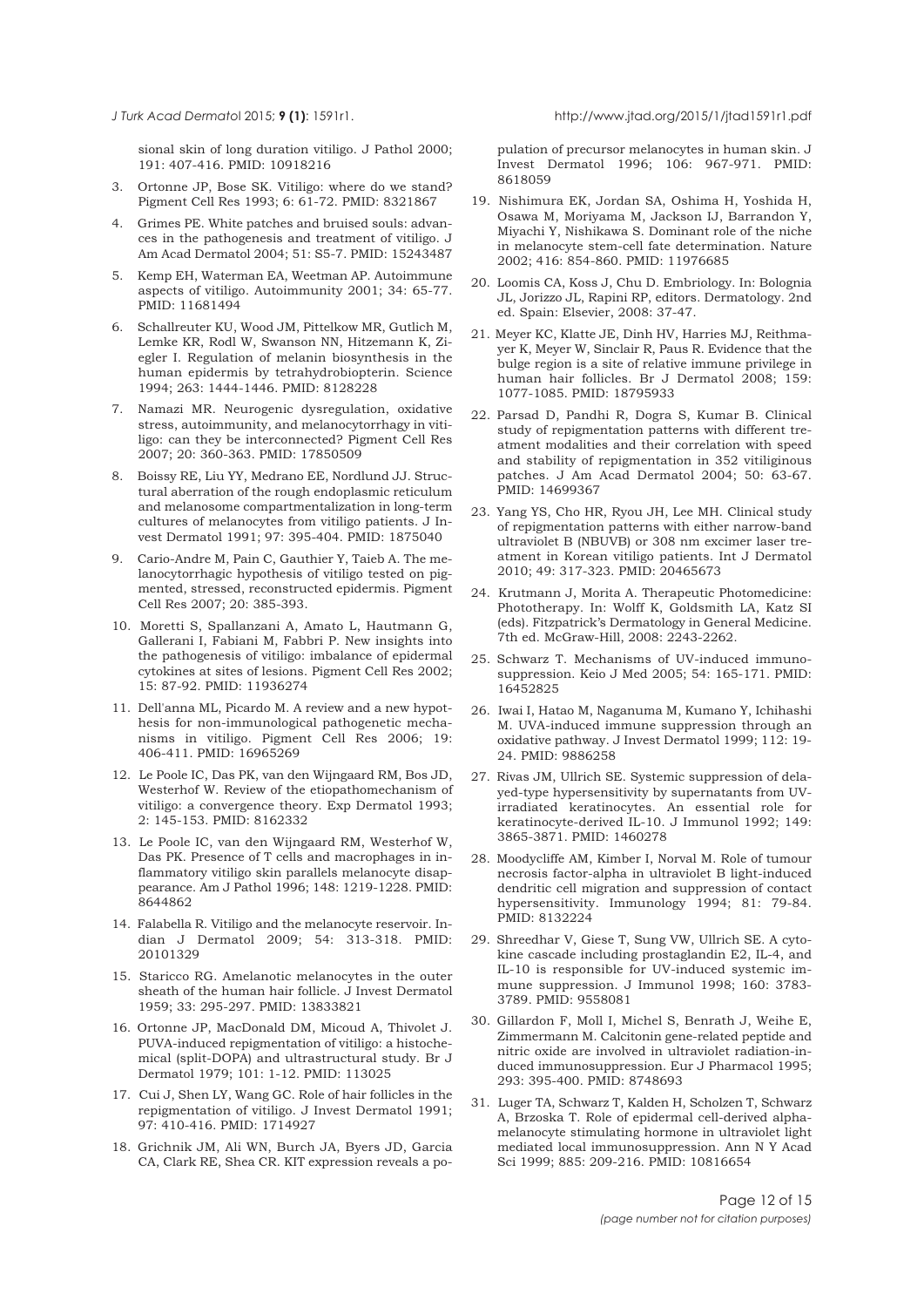<span id="page-12-0"></span>

- 32. Walterscheid JP, Ullrich SE, Nghiem DX. Platelet-activating factor, a molecular sensor for cellular damage, activates systemic immune suppression. J Exp Med 2002; 195: 171-179. PMID: 11805144
- 33. Ponsonby AL, Lucas RM, van der Mei IA. UVR, vitamin D and three autoimmune diseases--multiple sclerosis, type 1 diabetes, rheumatoid arthritis. Photochem Photobiol 2005; 81: 1267-1275. PMID: 15971932
- 34. el-Ghorr AA, Norval M. Biological effects of narrowband (311 nm TL01) UVB irradiation: a review. J Photochem Photobiol 1997; 38: 99-106. PMID: 9203371
- 35. Wu CS, Lan CC, Wang LF, Chen GS, Yu HS. Effects of psoralen plus ultraviolet A irradiation on cultured epidermal cells in vitro and patients with vitiligo in vivo. Br J Dermatol 2007; 156: 122-129. PMID: 17199578
- 36. Wu CS, Yu CL, Lan CC, Yu HS. Narrow-band ultraviolet-B stimulates proliferation and migration of cultured melanocytes. Exp Dermatol 2004; 13: 755-763. PMID: 15560759
- 37. Starner RJ, McClelland L, Abdel-Malek Z, Fricke A, Scott G. PGE(2) is a UVR-inducible autocrine factor for human melanocytes that stimulates tyrosinase activation. Exp Dermatol 2010; 19: 682-684. PMID: 20500768
- 38. Osawa M, Egawa G, Mak SS, Moriyama M, Freter R, Yonetani S, Beermann F, Nishikawa S. Molecular characterization of melanocyte stem cells in their niche. Development 2005; 132: 5589-5599. PMID: 16314490
- 39. Drake LA, Dinehart SM, Farmer ER, Goltz RW, Graham GF, Hordinsky MK, et al. Guidelines of care for vitiligo. American Academy of Dermatology. J Am Acad Dermatol 1996; 35: 620-626. PMID: 8859294
- 40. Roelandts R. Photo(chemo) therapy for vitiligo. Photodermatol Photoimmunol Photomed 2003;19:1-4. PMID: 12713546
- 41. Grimes PE. Psoralen photochemotherapy for vitiligo. Clin Dermatol 1997; 15: 921-926. PMID: 9404695
- 42. Mai DW, Omohundro C, Dijkstra JW, Bailin PL. Childhood vitiligo successfully treated with bath PUVA. Pediatr Dermatol 1998; 15: 53-55. PMID: 9496807
- 43. Stern RS, Liebman EJ, Vakeva L. Oral psoralen and ultraviolet-A light (PUVA) treatment of psoriasis and persistent risk of nonmelanoma skin cancer. PUVA Follow-up Study. J Natl Cancer Inst 1998; 90: 1278- 1284. PMID: 9731734
- 44. Wildfang IL, Jacobsen FK, Thestrup-Pedersen K. PUVA treatment of vitiligo: a retrospective study of 59 patients. Acta Derm Venereol 1992; 72: 305-306. PMID: 1357897
- 45. Park HS, Lee YS, Chun DK. Squamous cell carcinoma in vitiligo lesion after long-term PUVA therapy. J Eur Acad Dermatol Venereol 2003; 17: 578-580. PMID: 12941100
- 46. Takeda H, Mitsuhashi Y, Kondo S. Multiple squamous cell carcinomas in situ in vitiligo lesions after long-term PUVA therapy. J Am Acad Dermatol 1998; 38: 268-270. PMID: 9486686
- 47. Halder RM, Battle EF, Smith EM. Cutaneous malignancies in patients treated with psoralen photochemotherapy (PUVA) for vitiligo. Arch Dermatol 1995; 131: 734-735. PMID: 7778934
- 48. Grimes PE, Minus HR, Chakrabarti SG, Enterline J, Halder R, Gough JE, Kenney JA, Jr. Determination of optimal topical photochemotherapy for vitiligo. J Am Acad Dermatol 1982; 7: 771-778. PMID: 7174915
- 49. Morliere P, Honigsmann H, Averbeck D, Dardalhon M, Huppe G, Ortel B, Santus R, Dubertret L. Phototherapeutic, photobiologic, and photosensitizing properties of khellin. J Invest Dermatol 1988; 90: 720-724. PMID: 3283251
- 50. Carlie G, Ntusi NB, Hulley PA, Kidson SH. KUVA (khellin plus ultraviolet A) stimulates proliferation and melanogenesis in normal human melanocytes and melanoma cells in vitro. Br J Dermatol 2003; 149: 707-717. PMID: 14616361
- 51. Falabella R, Barona MI. Update on skin repigmentation therapies in vitiligo. Pigment Cell Melanoma Res 2009; 22: 42-65.
- 52. Hofer A, Kerl H, Wolf P. Long-term results in the treatment of vitiligo with oral khellin plus UVA. Eur J Dermatol 2001; 11: 225-229.
- 53. Valkova S, Trashlieva M, Christova P. Treatment of vitiligo with local khellin and UVA: comparison with systemic PUVA. Clin Exp Dermatol 2004; 29: 180- 184.
- 54. Schallreuter KU, Wood JM. The importance of Lphenylalanine transport and its autocrine turnover to L-tyrosine for melanogenesis in human epidermal melanocytes. Biochem Biophys Res Commun 1999; 262: 423-428.
- 55. Schallreuter KU, Chavan B, Rokos H, Hibberts N, Panske A, Wood JM. Decreased phenylalanine uptake and turnover in patients with vitiligo. Mol Genet Metab 2005; 86 Suppl 1: S27-33.
- 56. Siddiqui AH, Stolk LM, Bhaggoe R, Hu R, Schutgens RB, Westerhof W. L-phenylalanine and UVA irradiation in the treatment of vitiligo. Dermatology 1994; 188: 215-218.
- 57. Camacho F, Mazuecos J. Treatment of vitiligo with oral and topical phenylalanine: 6 years of experience. Arch Dermatol 1999; 135: 216-217.
- 58. Camacho F, Mazuecos J. Oral and topical L-phenylalanine, clobetasol propionate, and UVA/sunlight--a new study for the treatment of vitiligo. J Drugs Dermatol 2002; 1: 127-131.
- 59. Westerhof W, Nieuweboer-Krobotova L. Treatment of vitiligo with UV-B radiation vs topical psoralen plus UV-A. Arch Dermatol 1997; 133: 1525-1528.
- 60. Menchini G, Tsoureli-Nikita E, Hercogova J. Narrowband UV-B micro-phototherapy: a new treatment for vitiligo. J Eur Acad Dermatol Venereol 2003; 17: 171-177.
- 61. Welsh O, Herz-Ruelas ME, Gomez M, Ocampo-Candiani J. Therapeutic evaluation of UVB-targeted phototherapy in vitiligo that affects less than 10% of the body surface area. Int J Dermatol 2009; 48: 529- 534.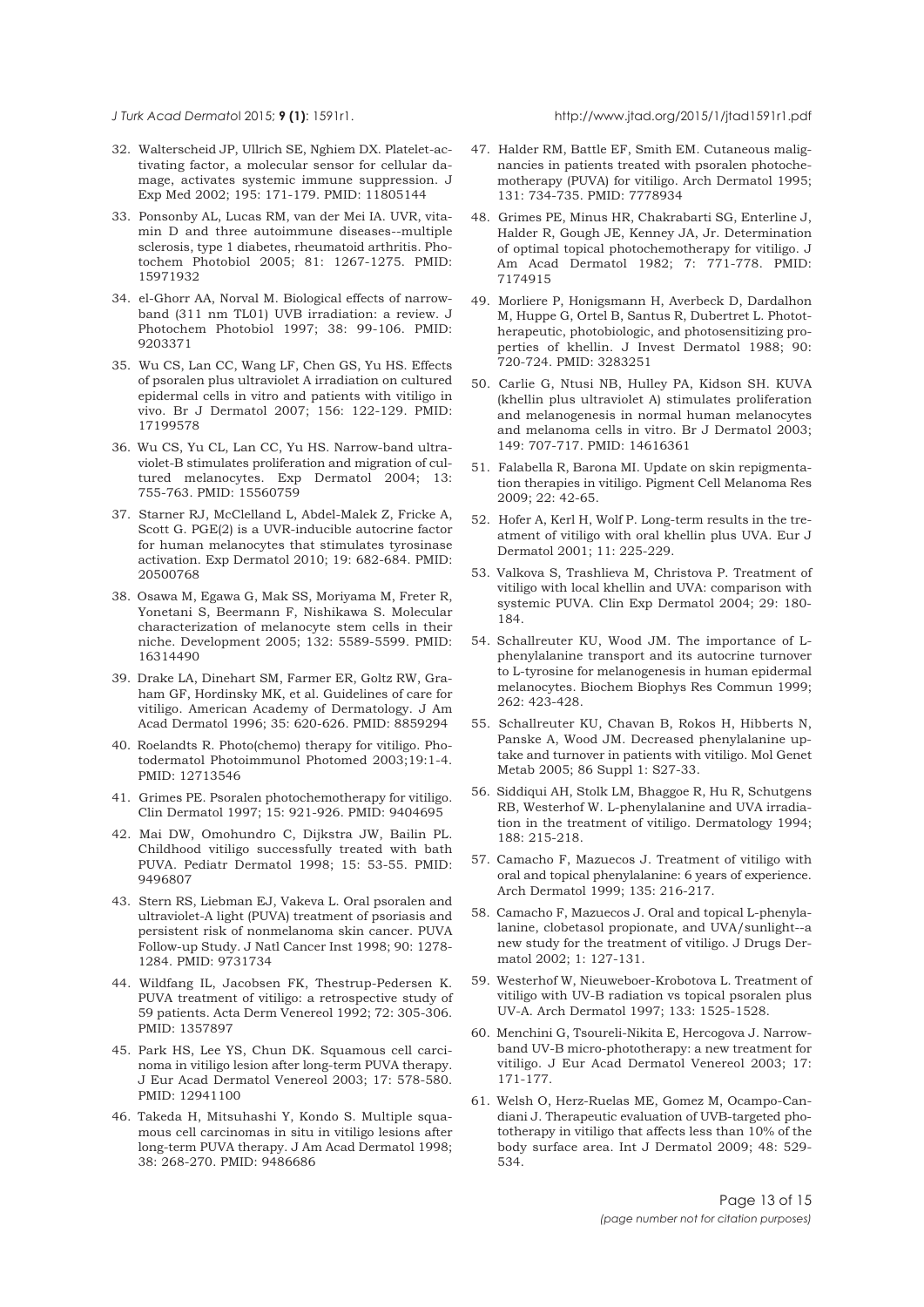<span id="page-13-0"></span>

- 62. Asawanonda P, Kijluakiat J, Korkij W, Sindhupak W. Targeted broadband ultraviolet b phototherapy produces similar responses to targeted narrowband ultraviolet B phototherapy for vitiligo: a randomized, double-blind study. Acta Derm Venereol 2008; 88: 376-381.
- 63. El-Mofty M, Mostafa W, Youssef R, El-Fangary M, Elramly AZ, Mahgoub D, Fawzy M. Ultraviolet A in vitiligo. Photodermatol Photoimmunol Photomed 2006; 22: 214-216.
- 64. Dawe RS. Ultraviolet A1 phototherapy. Br J Dermatol 2003; 148: 626-637.
- 65. El-Zawahry BM, Bassiouny DA, Sobhi RM, Abdel-Aziz E, Zaki NS, Habib DF, Shahin DM. A comparative study on efficacy of UVA1 vs. narrow-band UVB phototherapy in the treatment of vitiligo. Photodermatol Photoimmunol Photomed 2012; 28: 84-90.
- 66. Sahin S, Hindioglu U, Karaduman A. PUVA treatment of vitiligo: a retrospective study of Turkish patients. Int J Dermatol 1999; 38: 542-545.
- 67. Ameen M, Exarchou V, Chu AC. Topical calcipotriol as monotherapy and in combination with psoralen plus ultraviolet A in the treatment of vitiligo. Br J Dermatol 2001; 145: 476-479.
- 68. Yalcin B, Sahin S, Bukulmez G, Karaduman A, Atakan N, Akan T, Kolemen F. Experience with calcipotriol as adjunctive treatment for vitiligo in patients who do not respond to PUVA alone: a preliminary study. J Am Acad Dermatol 2001; 44: 634-637.
- 69. Ermis O, Alpsoy E, Cetin L, Yilmaz E. Is the efficacy of psoralen plus ultraviolet A therapy for vitiligo enhanced by concurrent topical calcipotriol? A placebocontrolled double-blind study. Br J Dermatol 2001; 145: 472-475.
- 70. Cherif F, Azaiz MI, Ben Hamida A, Ben O, Dhari A. Calcipotriol and PUVA as treatment for vitiligo. Dermatol Online J 2003; 9: 4.
- 71. Baysal V, Yildirim M, Erel A, Kesici D. Is the combination of calcipotriol and PUVA effective in vitiligo? J Eur Acad Dermatol Venereol 2003; 17: 299-302.
- 72. Yones SS, Palmer RA, Garibaldinos TM, Hawk JL. Randomized double-blind trial of treatment of vitiligo: efficacy of psoralen-UV-A therapy vs Narrowband-UV-B therapy. Arch Dermatol 2007; 143: 578-584.
- 73. Njoo MD, Bos JD, Westerhof W. Treatment of generalized vitiligo in children with narrow-band (TL-01) UVB radiation therapy. J Am Acad Dermatol 2000; 42: 245-253.
- 74. Scherschun L, Kim JJ, Lim HW. Narrow-band ultraviolet B is a useful and well-tolerated treatment for vitiligo. J Am Acad Dermatol 2001; 44: 999-1003.
- 75. Patel DC, Evans AV, Hawk JL. Topical pseudocatalase mousse and narrowband UVB phototherapy is not effective for vitiligo: an open, single-centre study. Clin Exp Dermatol 2002; 27: 641-644.
- 76. Tjioe M, Gerritsen MJ, Juhlin L, van de Kerkhof PC. Treatment of vitiligo vulgaris with narrow band UVB (311 nm) for one year and the effect of addition of folic acid and vitamin B12. Acta Derm Venereol 2002; 82: 369-372.
- 77. Dogra S, Parsad D. Combination of narrowband UV-B and topical calcipotriene in vitiligo. Arch Dermatol 2003; 139: 393.
- 78. Samson Yashar S, Gielczyk R, Scherschun L, Lim HW. Narrow-band ultraviolet B treatment for vitiligo, pruritus, and inflammatory dermatoses. Photodermatol Photoimmunol Photomed 2003; 19: 164-168.
- 79. Castanedo-Cazares JP, Lepe V, Moncada B. Repigmentation of chronic vitiligo lesions by following tacrolimus plus ultraviolet-B-narrow-band. Photodermatol Photoimmunol Photomed 2003; 19: 35-36.
- 80. Natta R, Somsak T, Wisuttida T, Laor L. Narrowband ultraviolet B radiation therapy for recalcitrant vitiligo in Asians. J Am Acad Dermatol 2003; 49: 473-476.
- 81. Hamzavi I, Jain H, McLean D, Shapiro J, Zeng H, Lui H. Parametric modeling of narrowband UV-B phototherapy for vitiligo using a novel quantitative tool: the Vitiligo Area Scoring Index. Arch Dermatol 2004; 140: 677-683.
- 82. Kullavanijaya P, Lim HW. Topical calcipotriene and narrowband ultraviolet B in the treatment of vitiligo. Photodermatol Photoimmunol Photomed 2004; 20: 248-251.
- 83. Ada S, Sahin S, Boztepe G, Karaduman A, Kolemen F. No additional effect of topical calcipotriol on narrow-band UVB phototherapy in patients with generalized vitiligo. Photodermatol Photoimmunol Photomed 2005; 21: 79-83.
- 84. Kanwar AJ, Dogra S, Parsad D, Kumar B. Narrowband UVB for the treatment of vitiligo: an emerging effective and well-tolerated therapy. Int J Dermatol 2005; 44: 57-60.
- 85. Goktas EO, Aydin F, Senturk N, Canturk MT, Turanli AY. Combination of narrow band UVB and topical calcipotriol for the treatment of vitiligo. J Eur Acad Dermatol Venereol 2006; 20: 553-557.
- 86. Arca E, Tastan HB, Erbil AH, Sezer E, Koc E, Kurumlu Z. Narrow-band ultraviolet B as monotherapy and in combination with topical calcipotriol in the treatment of vitiligo. J Dermatol 2006; 33: 338-343.
- 87. Kostovic K, Pastar Z, Pasic A, Ceovic R. Treatment of vitiligo with narrow-band UVB and topical gel containing catalase and superoxide dismutase. Acta Dermatovenerol Croat 2007; 15: 10-14.
- 88. Bhatnagar A, Kanwar AJ, Parsad D, De D. Comparison of systemic PUVA and NB-UVB in the treatment of vitiligo: an open prospective study. J Eur Acad Dermatol Venereol 2007; 21: 638-642.
- 89. Schallreuter KU, Kruger C, Wurfel BA, Panske A, Wood JM. From basic research to the bedside: efficacy of topical treatment with pseudocatalase PC-KUS in 71 children with vitiligo. Int J Dermatol 2008; 47: 743-753.
- 90. Yuksel EP, Aydin F, Senturk N, Canturk T, Turanli AY. Comparison of the efficacy of narrow band ultraviolet B and narrow band ultraviolet B plus topical catalase-superoxide dismutase treatment in vitiligo patients. Eur J Dermatol 2009; 19: 341-344.
- 91. Esfandiarpour I, Ekhlasi A, Farajzadeh S, Shamsadini S. The efficacy of pimecrolimus 1% cream plus narrow-band ultraviolet B in the treatment of vitiligo: